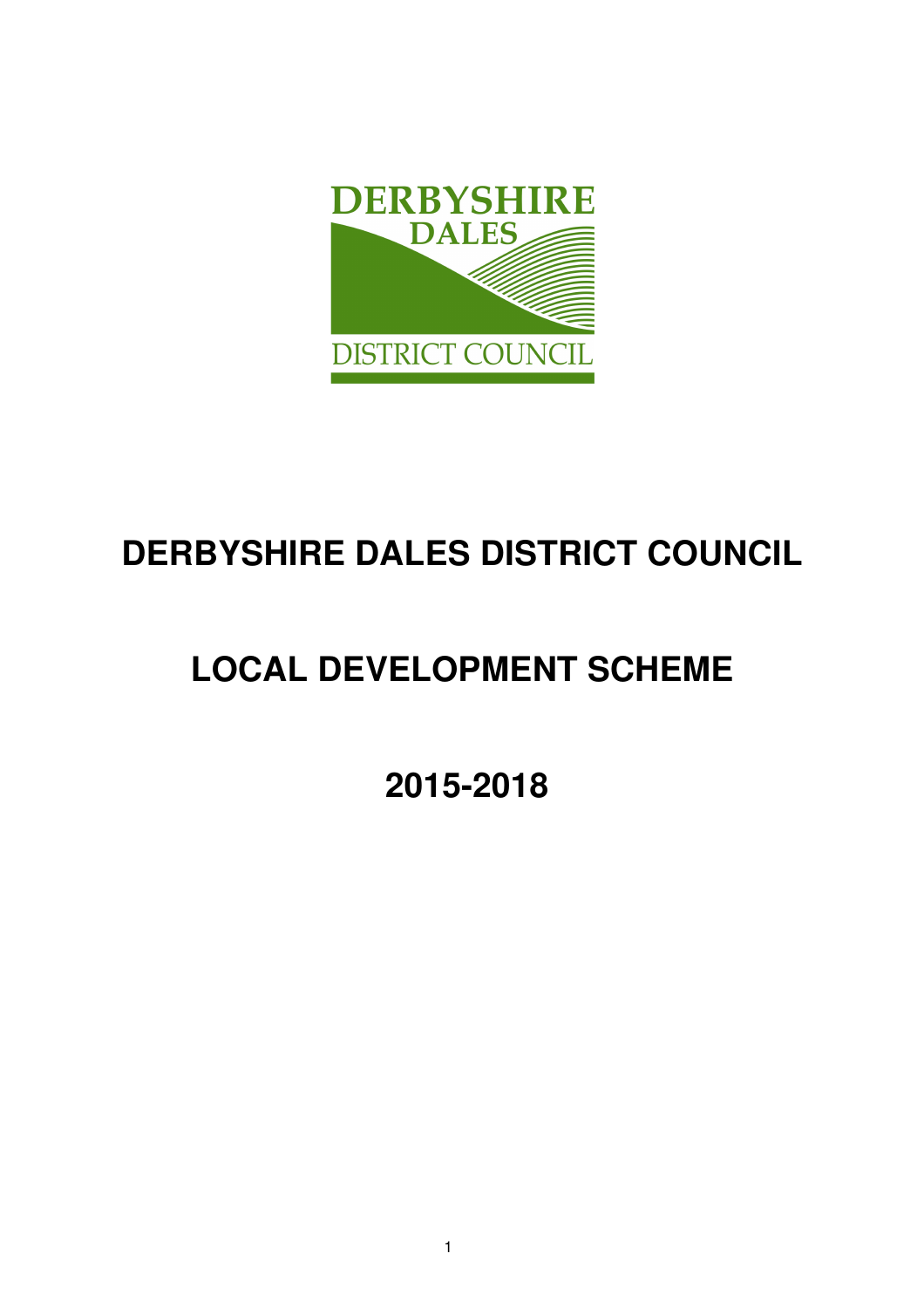# **DERBYSHIRE DALES DISTRICT COUNCIL**

# **LOCAL DEVELOPMENT SCHEME**

# **2015-2018**

| <b>CONTENTS</b>                                                | <b>PAGE</b>    |
|----------------------------------------------------------------|----------------|
| <b>1. INTRODUCTION</b>                                         | 3              |
| Localism Act 2011                                              | 3              |
| <b>Local Plan Regulations</b>                                  | 3              |
| Neighbourhood Planning Regulations                             | 3              |
| The National Planning Policy Framework                         | 4              |
| The National Planning Practice Guidance                        | 4              |
| 2. PROPOSED LOCAL DEVELOPMENT SCHEME                           | 5              |
| Changes to the Derbyshire Dales Timetable<br>$\bullet$         | 5              |
| Derbyshire Dales Local Plan Progress                           | 5              |
| <b>Saved Plans</b>                                             | $\overline{7}$ |
| Neighbourhood Plans                                            | 7              |
| Programme for Derbyshire Dales Local Plan<br>$\bullet$         | 9              |
| <b>Explanation of the Key Milestones</b>                       | 9              |
| Overview of Local Plan Document                                | 11             |
| Delivery & Implementation                                      | 12             |
| <b>Resources</b>                                               | 12             |
| <b>Risk Assessment and Management</b>                          | 12             |
| Monitoring & Review                                            | 15             |
| <b>Evidence Base</b>                                           | 15             |
|                                                                |                |
| APPENDIX 1 - SCHEDULE OF ADOPTED LOCAL PLAN<br><b>POLICIES</b> |                |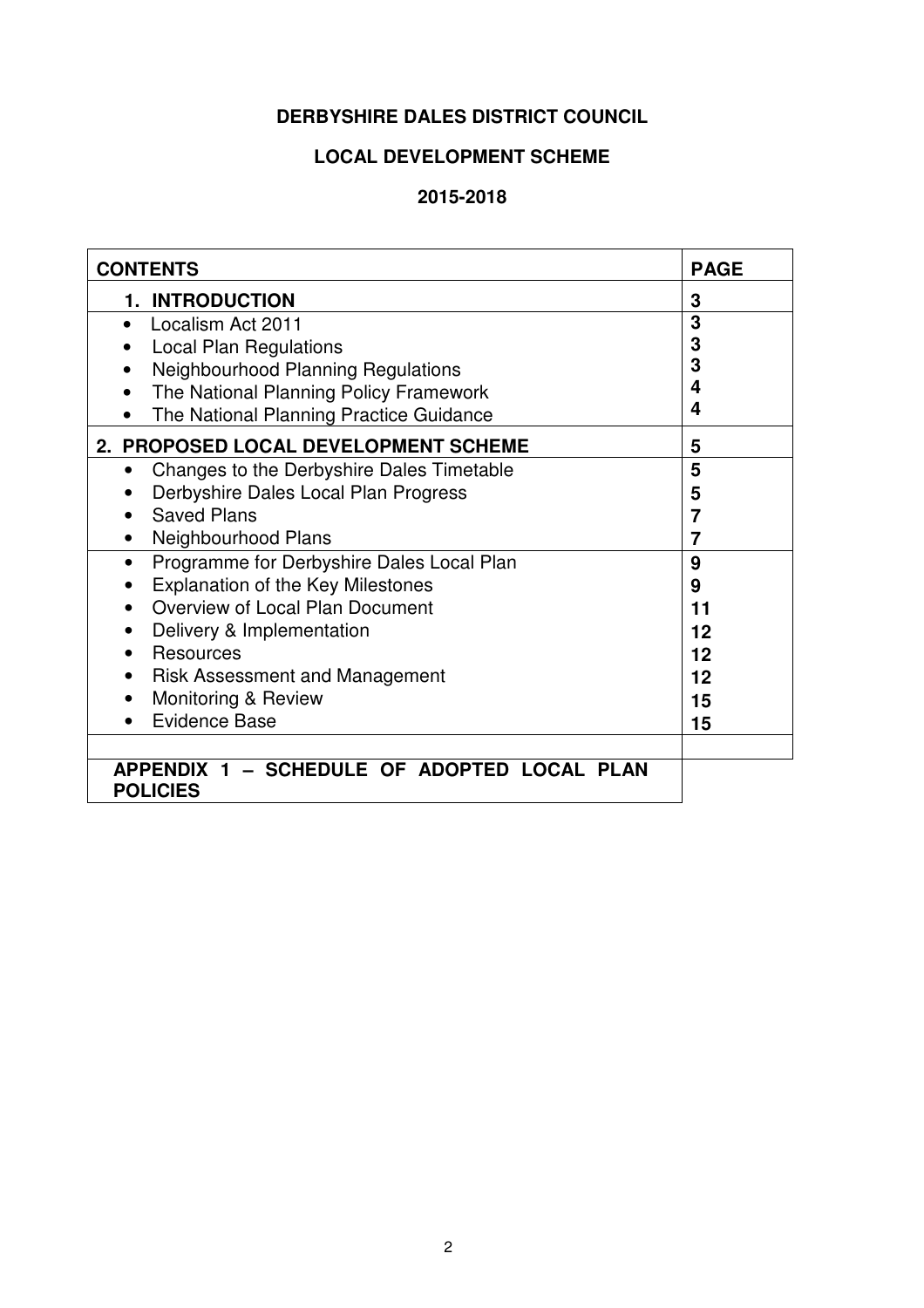# **1. INTRODUCTION**

## **Localism Act 2011**

- 1.1 Section 111 of the Localism Act amends Section 15 of the Planning and Compulsory Purchase Act 2004 and sets out that Local Planning Authorities are to prepare a Local Development Scheme (LDS), which sets out the Council's programme for the preparation and adoption of the Development Plan Document (DPD) in the form of a Local Plan for the next three years.
- 1.2 The District Council has prepared this Local Development Scheme (LDS) which sets out the Councils programme for the preparation and adoption of the Derbyshire Dales Local Plan and covers the period 2015-2018. It sets out the progress of the Local Plan and the review of timetables to reflect any changes in the programme. The LDS presents a section on delivery and implementation of the Local Plan, including resources available and a risk assessment of key stages of document preparation.
- 1.3 Revisions made to the Town & Country Planning (Local Planning) Regulations 2012 removes the requirement for Local Authorities to submit the LDS to the Secretary of State. However the LDS will be kept up to date following any changes made to the timetable and the latest version will be available on the Council's website.

## **Local Plan Regulations**

1.4 The Town and Country (Local Planning) (England) Regulations 2012 came into force on 6 April 2012. These Regulations prescribe the form and content of a Local Plan and Policies Map and set out revised procedural arrangements for preparing Local Plans. They also list the prescribed bodies in relation to the Duty to Cooperate (Regulation 4), the requirements in relation to the Authority Monitoring Report (Regulation 34), and set out how information should be made available for inspection.

#### **Neighbourhood Planning Regulations**

1.5 Alongside the Local Plan, Town and Parish Councils can prepare Neighbourhood Development Plans. These can set out the vision and planning policies for the use and development of land in a particular neighbourhood designated area, however, they must be in general conformity with the National Planning Policy Framework and the Local Plan's strategic policies. When a Neighbourhood Development Plan is approved by an independent examiner and agreed through a local referendum, the Council must adopt it as part of its Development Plan and take it into account when making decisions on planning applications in the area. As Neighbourhood Development Plans are not prepared by the Council and their timetables are dependent on the progress made by the respective communities, they are not included in the LDS, however information on neighbourhood planning activity and any 'made' Neighbourhood Plans is included.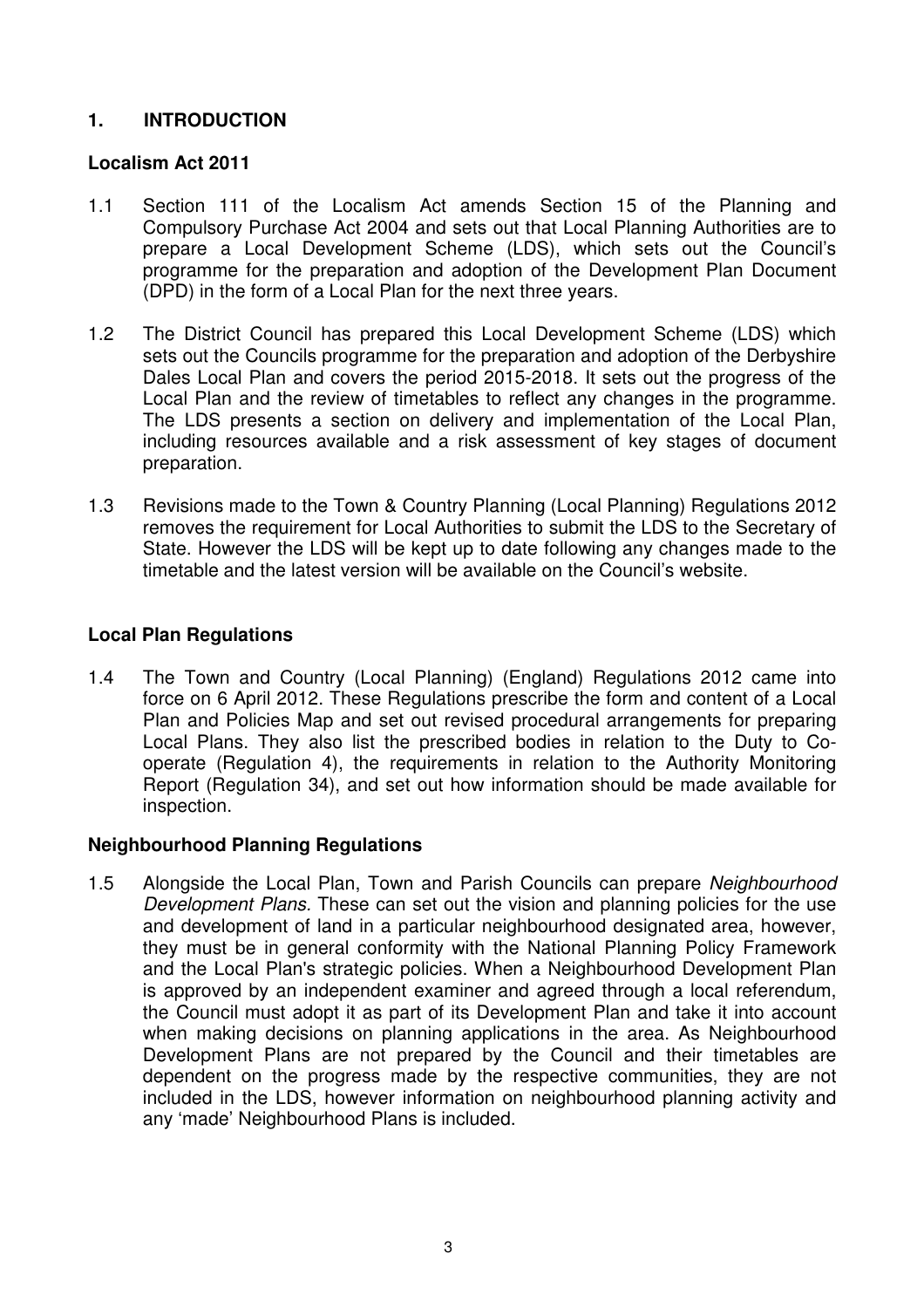# **The National Planning Policy Framework**

- 1.6 The National Planning Policy Framework (NPPF) was published in March 2012. It commits the Government to the principle of a plan-led system where decisions on planning applications are made in accordance with the development plan unless material considerations indicate otherwise. The NPPF sets out the importance of Local Plans as being key to delivering sustainable development that reflects the vision and aspirations of local communities.
- 1.7 Various strategic priorities must be addressed in the Local Plan, including policies to deliver the homes and jobs needed together with any necessary retail, leisure and other commercial development. It is stressed that plans must be based on adequate, up to date and relevant evidence. In relation to housing, a Local Planning Authority should ensure that its evidence base looks at full objectively assessed needs for market and affordable housing in the housing market area. Any plan must be prepared in accordance with the Duty to Co-operate, legal and procedural requirements, and, be sound. Paragraph 215 of the Framework states that the weight to be attached to policies in existing plans depends on their degree of consistency with the NPPF (the closer the policies in the plan to the NPPF, the greater the weight that can be given to them).

## **The National Planning Practice Guidance**

- 1.8 Alongside the publication of the NPPF National Planning Practice Guidance (NPPG) was published on 6<sup>th</sup> March 2014. This provides complementary guidance for local authorities on the production, preparation and deliverability of Local Plans. The NPPG reiterates the key role of Local Plans in delivering sustainable development that reflect the vision and aspirations of local communities. It discusses the role of the Local Plan as an important tool in guiding decisions on development proposals, acting as the starting point for decision making.
- 1.9 The NPPG sets out that the Local Plan should make clear what is intended to happen in the area over the life of the Plan, where and when this will occur and how it will be delivered. A policies map must also be included to indicate the geographic application of the policies in the plan. The NPPG also indicates the type of documents which should form the appropriate and proportionate evidence base to support the preparation of a Local Plan.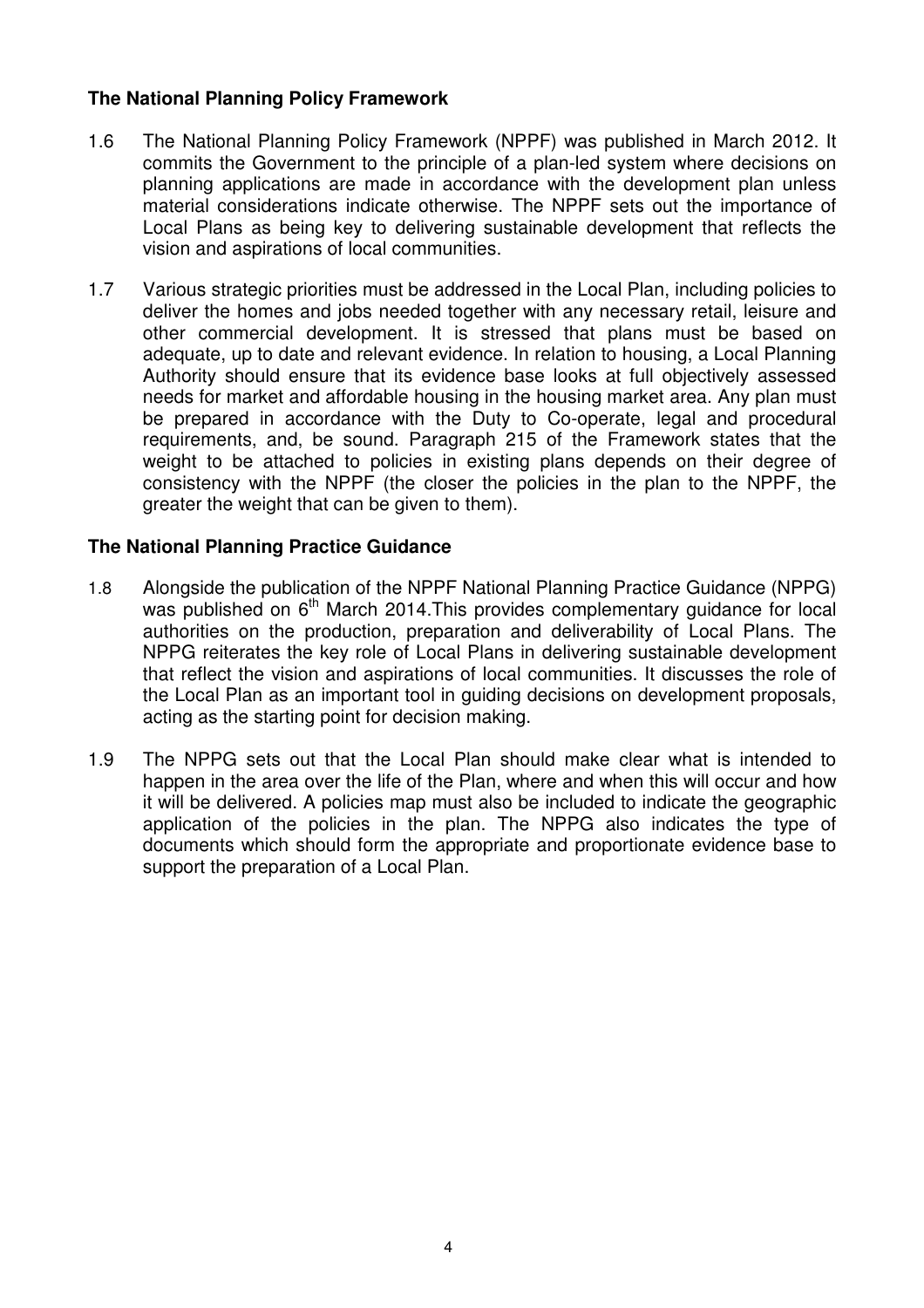# **2. PROPOSED LOCAL DEVELOPMENT SCHEME**

# **Changes to the Derbyshire Dales Timetable**

- 2.1 This LDS sets out the timetable for the preparation of the Derbyshire Dales Local Plan, that covers part of the Derbyshire Dales that lies outside of the Peak District National Park. It supersedes the previous version which covered the period 2014- 2017. The documents in the previous LDS related to the Derbyshire Dales Local Plan Pre Submission Draft 2013 which was withdrawn from Independent Examination (EIP) in October 2014.
- 2.2 Following the withdrawal of the Local Plan work on preparing a revised Local Plan has been ongoing in accordance with the National Planning Policy Framework (NPPF) and National Planning Practice Guidance (NPPG). Accordingly this has led to the requirement for the preparation of a revised LDS, which sets out a new timetable for production of the revised Derbyshire Dales Local Plan from 2015 until 2018.
- 2.3 Following changes in legislation in 2012 (through the Localism Act 2011 and new Town and Country (Local Planning) (England) Regulations 2012), there is no longer a requirement for Local Planning Authorities to specify the timetables for producing other planning documents such as Supplementary Planning Documents (SPDs), the Community Infrastructure Levy (CIL) and the Statement of Community Involvement (SCI) within a LDS. However, it is considered good practice, that where these are being prepared their details and timetable for preparation are set out on the local planning authorities website.
- 2.4 The Derbyshire Dales Local Development Scheme provides details on the timetable for the Derbyshire Dales Local Plan compromising of strategic and development management policies, site specific allocations of land, and proposal maps.

#### **Derbyshire Dales Local Plan Progress**

- 2.5 Following the termination of the joint working arrangements with High Peak Borough Council in 2012, the Council commenced work on the Derbyshire Dales Local Plan. In 2012 the Council undertook consultation on Housing Allocations Issues and Options, which included a review of the District Councils overall housing requirement and identified potential housing sites for allocation and the extent of draft Settlement Framework Boundaries. Subsequently between 13<sup>th</sup> June - 25<sup>th</sup> July 2013 consultation on the Derbyshire Dales Local Plan Pre Submission Draft was undertaken, seeking views on the legal compliance and soundness of the Plan. This work culminated in the submission of the Derbyshire Dales Local Plan Pre Submission Draft to the Secretary of State for Independent Examination on 13<sup>th</sup> May 2014. The Examination in Public (EIP) occurred on 22<sup>nd</sup> and  $23<sup>rd</sup>$  July 2014.
- 2.6 During the examination the Inspector covered three main topics The Duty to Cooperate, The Objectively Assessed Need for Housing (OAN) and the plan making process. The Local Plan Inspector concluded that in its submitted form the Derbyshire Dales Local Plan would not be found sound.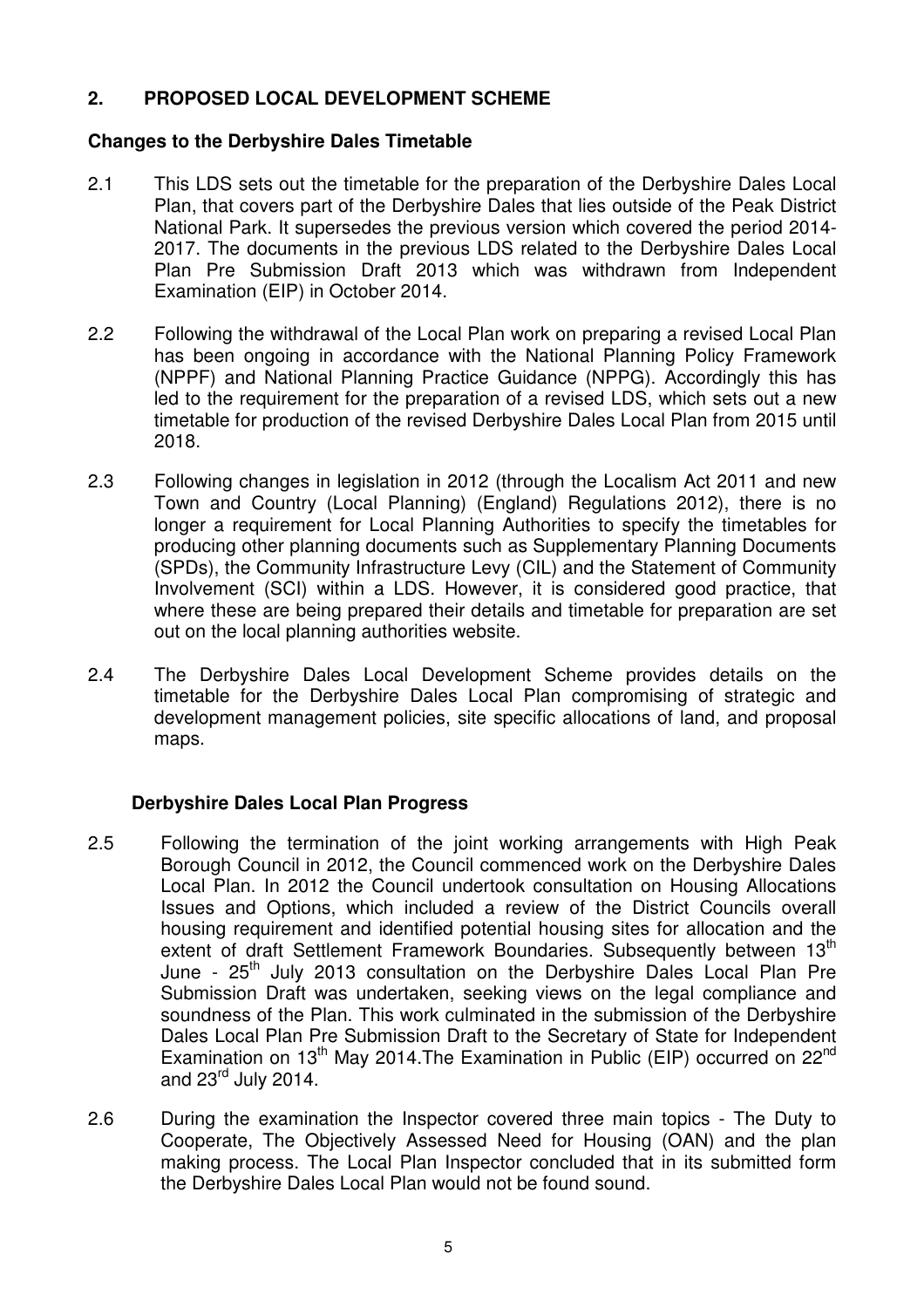- 2.7 The Local Plan Inspector concluded that the level of housing provision proposed in the Pre Submission Draft Local Plan at 4,400 dwellings was inadequate and that the full Objectively Assessed Need for Housing (OAN) in the Derbyshire Dales in the period 2006-2028 should be at least 6,500 dwellings. This was due to the current backlog in housing needs, the identified need for affordable housing, the impact of the downturn in the economy and the Council's corporate objective of supporting economic growth and enhancing prosperity.
- 2.8 Additionally the Inspector considered elements of the Plan making process had failed to meet one of the important objectives of the Statement of Community Involvement, in that the Local Plan had not been specific enough in its approach to not meet the full OAN for housing and that no consultation had taken place on the evidence completed after the publication of the Derbyshire Dales Local Plan Pre Submission Draft in June 2013. Finally the Inspector concluded in relation to the Duty to Cooperate that the Council had sought cooperation with a wide range of stakeholders during the preparation of the Plan, but that it had failed to achieve effective cooperation. Accordingly the EIP was temporarily suspended in order to allow the Council to consider it's options.
- 2.9 Following suspension of the EIP three options on how to proceed were considered by the District Council:
	- Option 1 Continue with the EIP, but risk the Derbyshire Dales Local Plan being found unsound
	- Option 2 Suspension of the EIP for a period of 6-9 months to allow the Council to undertake further work and consultation
	- Option 3 Withdraw the Plan and resubmit once the issues identified by the Inspector have been addressed
- 2.10 A Special Council meeting was held on  $2^{nd}$  October 2014 to consider the options and following consideration of the advantages and disadvantaged of each option Council resolved to withdraw the Local Plan from Examination with immediate effect and re-submit at a later date. The Local Plan was therefore withdrawn in October 2014 on the basis that work would begin on preparing a revised Local Plan.
- 2.11 Since the withdrawal of the Local Plan work has been ongoing to refresh the evidence base in order to ensure that the policies and proposals that are brought forward are up to date and that the Plan is found sound at a future EIP. A progress report on the work that has been undertaken to update the evidence base to support the preparation of the Derbyshire Dales Local Plan was presented to the District Council's Local Plan Advisory Committee (LPAC) on 8<sup>th</sup> July 2015.
- 2.12 A major part of the process of updating the Local Plan is to refresh the evidence base in order to fulfil the requirement of Paragraph 153 of the NPPF that Local Plans should be based on adequate, up-to-date and relevant evidence about the economic, social and environmental characteristics and prospects of the area. A refresh of the evidence base has involved the following work:
	- Strategic Housing Land availability Assessment Update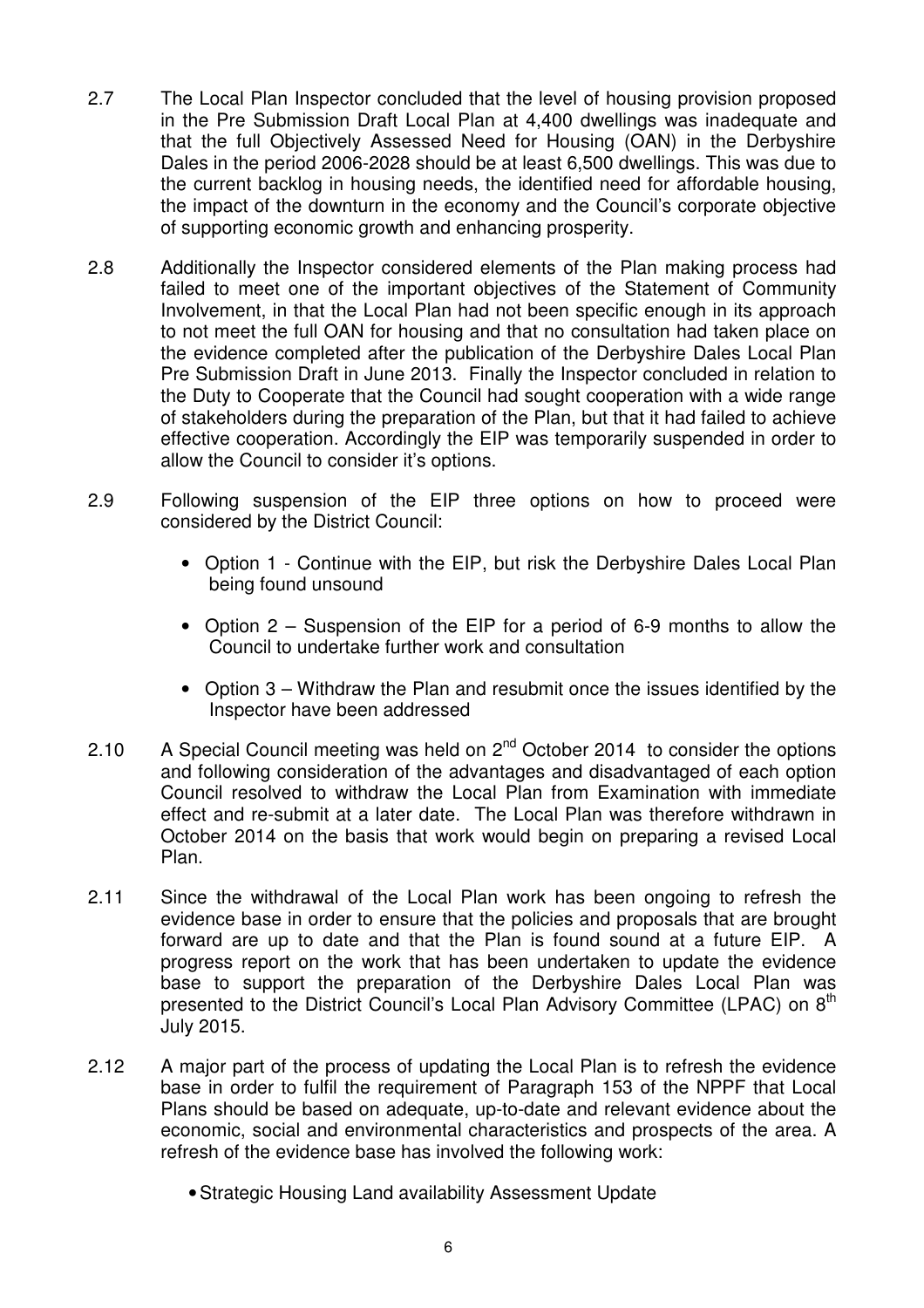- Assessment of Housing and Economic Development Needs
- Strategic Landscape Sensitivity Assessment
- Review of infrastructure Needs and Plan Viability (including Community Infrastructure Levy)
- Gypsy and Traveller Accommodation Assessment
- Sustainability and Habitats Regulations Assessment
- 2.13 At the meeting of the Local Plan Advisory Committee on  $8<sup>th</sup>$  July 2015 Members resolved that the key milestones for the preparation of the Derbyshire Dales District Council Local Plan should be:

| <b>Milestone</b>                               | <b>Month</b>           |
|------------------------------------------------|------------------------|
| Initial Strategy consultation                  | November 2015          |
| Draft Derbyshire Dales Local Plan Consultation | February/March<br>2016 |
| <b>Submission Plan Consultation</b>            | June/July 2016         |
| Derbyshire Dales Local Plan Submitted          | September 2016         |
| <b>Examination in Public</b>                   | November/              |
|                                                | December 2016          |

2.14 At this stage it was envisaged that the Initial Strategy identified for consultation in November 2015 would set out the strategic direction for development across the plan area, taking account of the refreshed evidence base. It is anticipated that it would identify the objectively assessed housing and economic development needs.

# **Saved Plans**

2.15 The plan period for the Derbyshire Dales Adopted Local Plan (2005) ran to 2011, and as such taking account of the guidance in the NPPF can only be given weight in the determination of planning applications depending upon their degree of consistency with the Framework. A list of the Derbyshire Dales Adopted Local Plan (2005) policies that are used as material considerations as part of the determination of planning applications are set out in Appendix 1.

# **Neighbourhood Plans**

2.16 The Localism Act 2011, introduced the right for communities to prepare their own Neighbourhood Development Plans.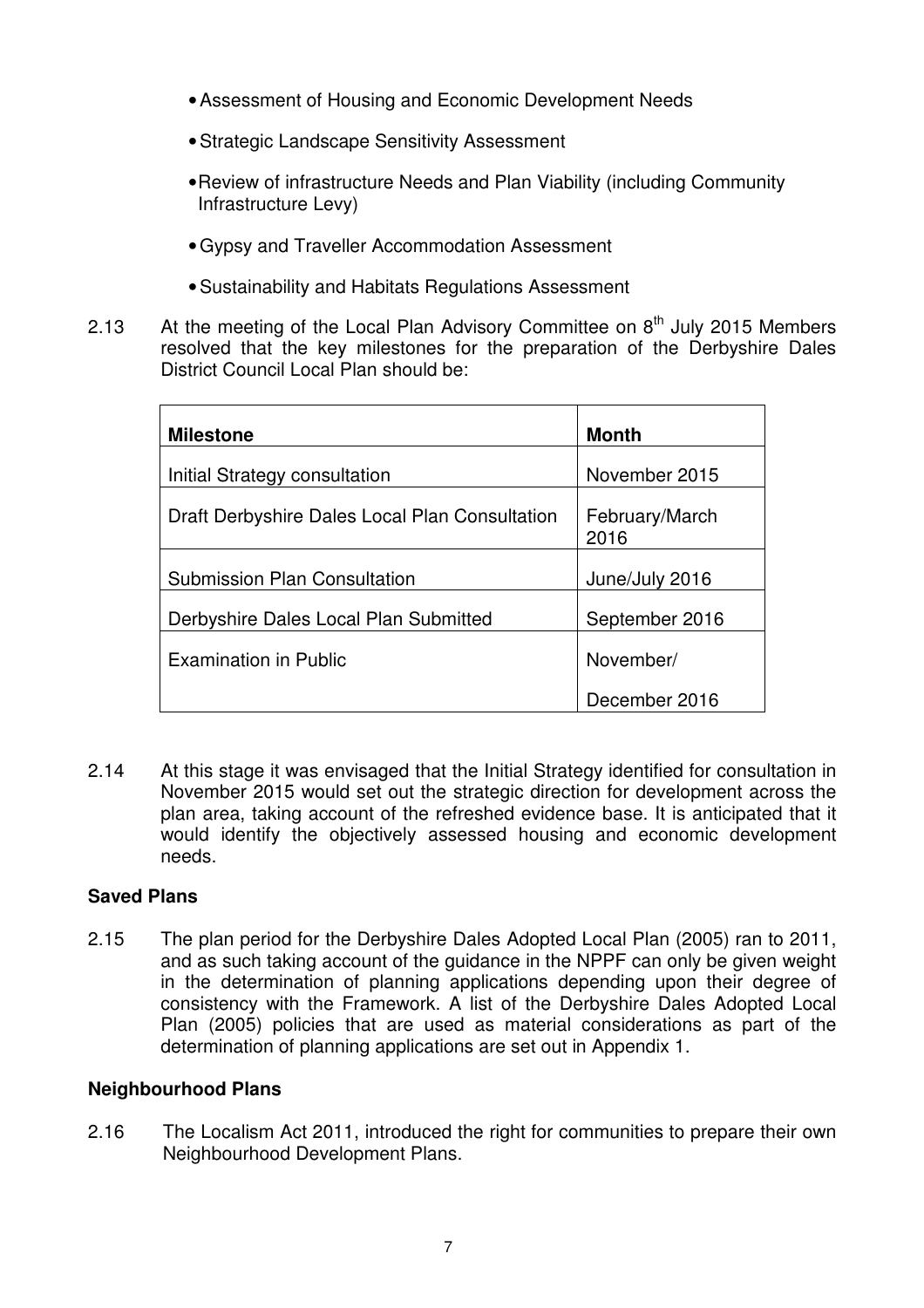- 2.17 Neighbourhood Development Plans in order to become part of the Development Plan and used in the determination of planning applications have to follow a formal statutory process for preparation and consultation, and be examined by an appointed person. When adopted, the 'made' Neighbourhood Plan will be used to assess and determine planning applications within the Plan's designated area.
- 2.18 There is currently one 'made' Neighbourhood Plan in Derbyshire Dales, Wirksworth Neighbourhood Plan which was brought into force on 25<sup>th</sup> June 2015. Other areas which have been designated as neighbourhood areas include:
	- Ashbourne
	- Brailsford
	- Darley Dale
	- Kirk Ireton
	- Middleton By Wirksworth
	- Shirley
- 2.19 There is significant interest in the preparation of Neighbourhood Development Plans elsewhere in the Derbyshire Dales and it is anticipated that other areas will come forward for designation as a Neighbourhood Area in the short to medium term.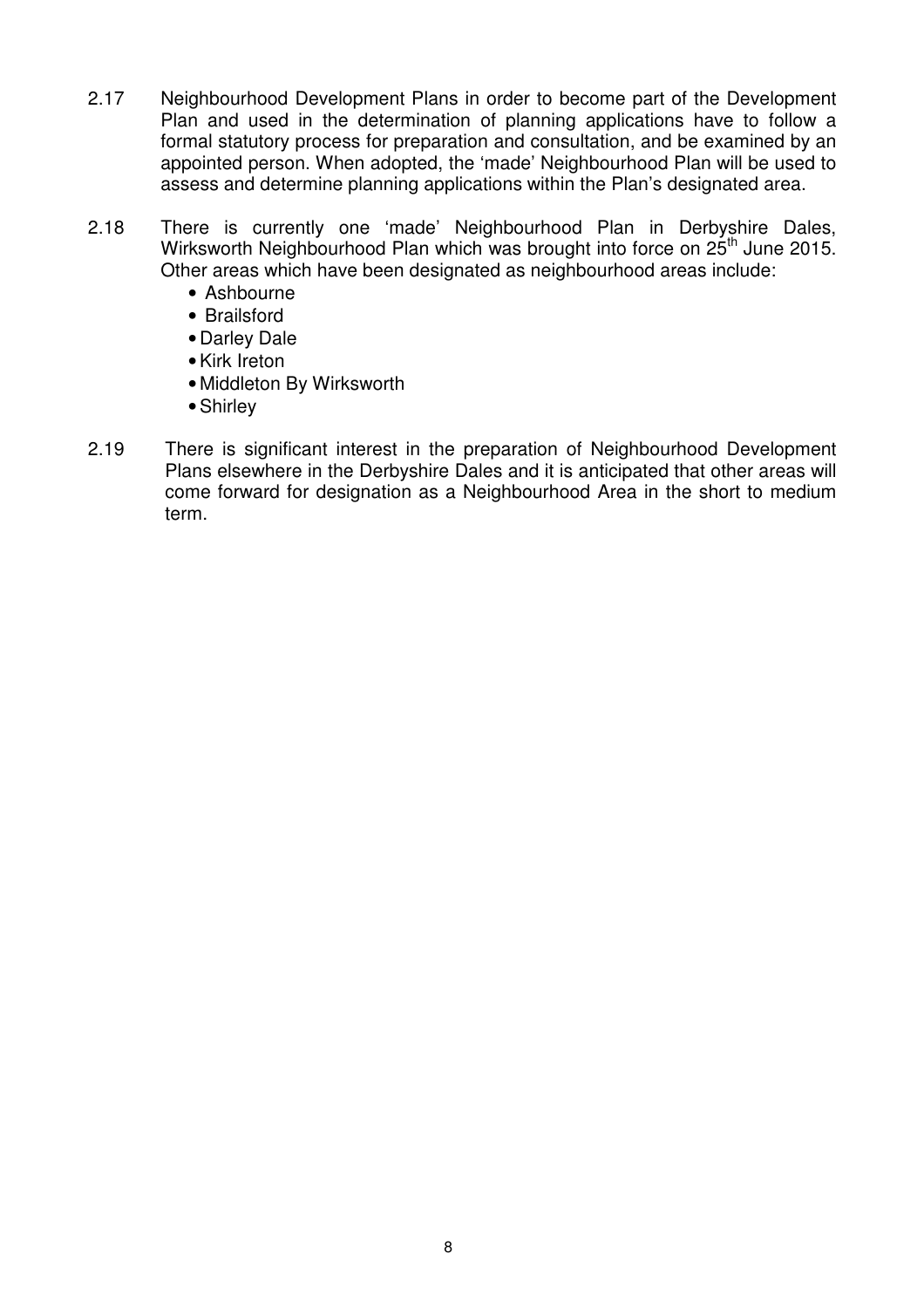# **Programme for Derbyshire Dales Local Plan (2015)**

|                                                        |    | 2016<br>2015 |    |    | 2017 |   |   |   |   |           |    |     |     |  |     |           |    |    |    |  |    |    |    |     |    |
|--------------------------------------------------------|----|--------------|----|----|------|---|---|---|---|-----------|----|-----|-----|--|-----|-----------|----|----|----|--|----|----|----|-----|----|
|                                                        | ΙO | ΙN           | ID | IJ | IF   |   | M |   | А | Is        | ΙO | ΙN  | ID  |  | IF. | <b>IM</b> | ΙA | ΙM | IJ |  | ΙA | ΙS | ΙO | IN. | ID |
| Derbyshire Dales Local Plan                            |    | <b>ISC</b>   |    |    |      | D |   | c |   | <b>IS</b> |    | IM. | IE. |  |     | lıR       |    | A  |    |  |    |    |    |     |    |
| Local Development Scheme Key                           |    |              |    |    |      |   |   |   |   |           |    |     |     |  |     |           |    |    |    |  |    |    |    |     |    |
| ISC- Initial Strategy Consultation                     |    |              |    |    |      |   |   |   |   |           |    |     |     |  |     |           |    |    |    |  |    |    |    |     |    |
| P-Public Participation in Preffered Options/Draft Plan |    |              |    |    |      |   |   |   |   |           |    |     |     |  |     |           |    |    |    |  |    |    |    |     |    |
| C-Consultation of Pre-Submission Plan                  |    |              |    |    |      |   |   |   |   |           |    |     |     |  |     |           |    |    |    |  |    |    |    |     |    |
| S- Submission to Secretary of State                    |    |              |    |    |      |   |   |   |   |           |    |     |     |  |     |           |    |    |    |  |    |    |    |     |    |
| <b>M- Pre-Examination Meeting</b>                      |    |              |    |    |      |   |   |   |   |           |    |     |     |  |     |           |    |    |    |  |    |    |    |     |    |
| E-Examination                                          |    |              |    |    |      |   |   |   |   |           |    |     |     |  |     |           |    |    |    |  |    |    |    |     |    |
| <b>IR-Inspector's Report Received</b>                  |    |              |    |    |      |   |   |   |   |           |    |     |     |  |     |           |    |    |    |  |    |    |    |     |    |
| <b>A-Adoption</b>                                      |    |              |    |    |      |   |   |   |   |           |    |     |     |  |     |           |    |    |    |  |    |    |    |     |    |

#### **Table 1: Derbyshire Dales Local Plan LDS Timetable 2014-2017**

- 2.20 Further explanation of the key milestones still to be achieved for the Local Plan as presented in Table 1 are set out below:
- 2.21 **Initial Strategy Consultation** The Council will undertake consultation on options for the initial strategy for the Local Plan, this will include consultation with the community and other stakeholders on the issues the Local Plan should address and the strategy it should contain.
- 2.22 **Draft Derbyshire Dales Local Plan Consultation** Consultation on the Draft Local Plan will be undertaken, this will entail consultation on the draft strategy for the Local Plan, policies and relevant site allocations.
- 2.23 **Submission Plan Consultation** consultation on the version of the Local Plan that the Council intends to submit to the Secretary of State for Examination will be undertaken, with representations sought on the soundness and legal compliance of the Plan.
- 2.24 **Submission to Secretary of State** once the Council has chosen its strategy or policies; it will prepare a document and submit it to Secretary of State. At this time the Council will contact the Planning Inspectorate to arrange for an independent examination of the document to be held.
- 2.25 **Pre–Examination Meeting** this is a short meeting in which the Inspector explains the procedures of the examination and participants can ask questions about it. It will not debate the issues themselves.
- 2.26 **Independent Examination** the policies in the Derbyshire Dales Local Plan will be tested thoroughly during the independent examination to determine whether it satisfies the statutory requirements for the preparation of the plan, it is in general conformity with the National Planning Policy Framework and the document is sound.
- 2.27 **Receipt of Inspector's Report** After the examination, the inspector will produce a report with recommendations that will be binding upon the Council. The report will set out precise recommendations for how the Local Plan and adopted proposals map must be changed.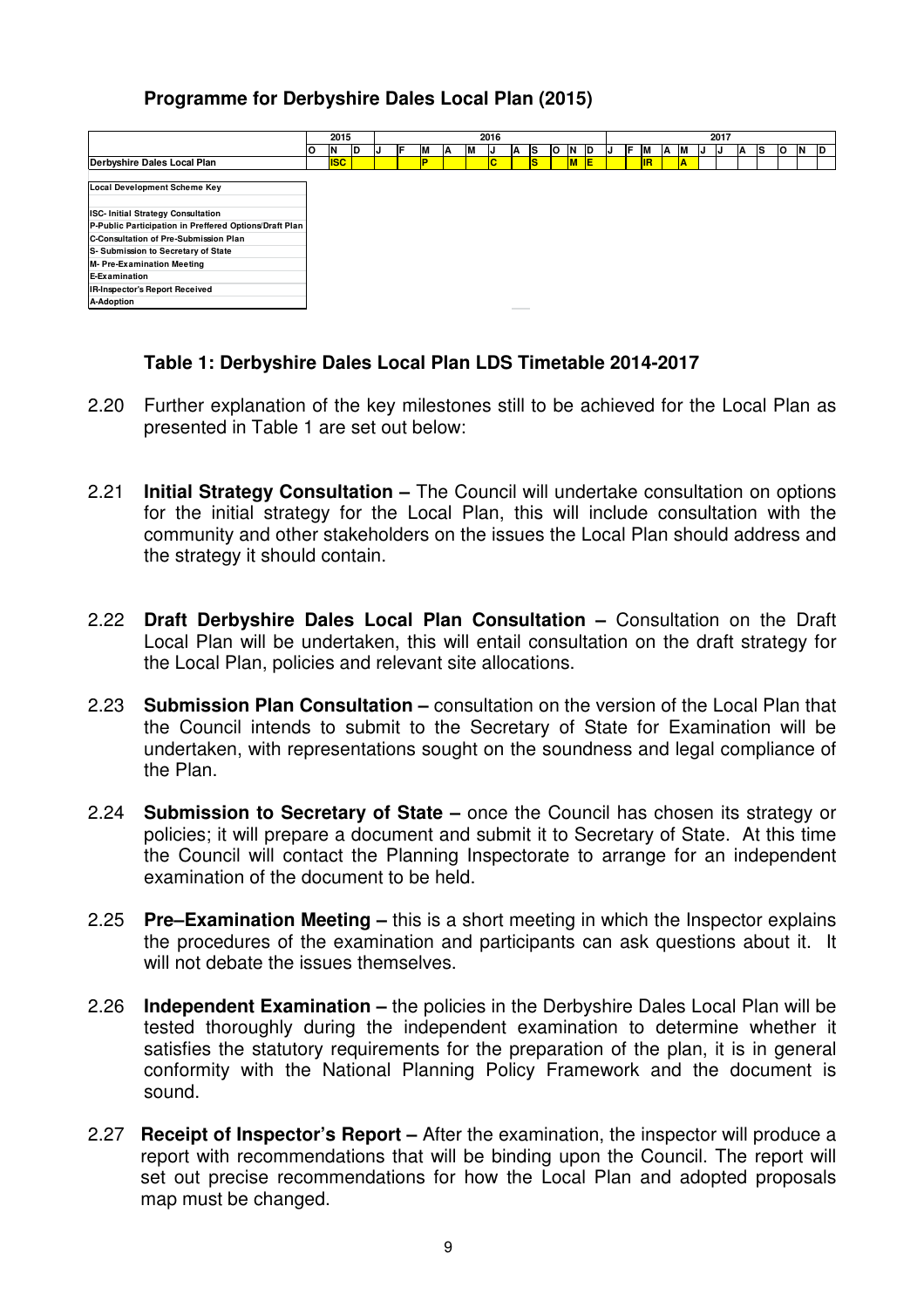2.28 **Adoption –** Once the Council has received the Inspectors binding recommendations it will revise the document accordingly and formally adopt the Plan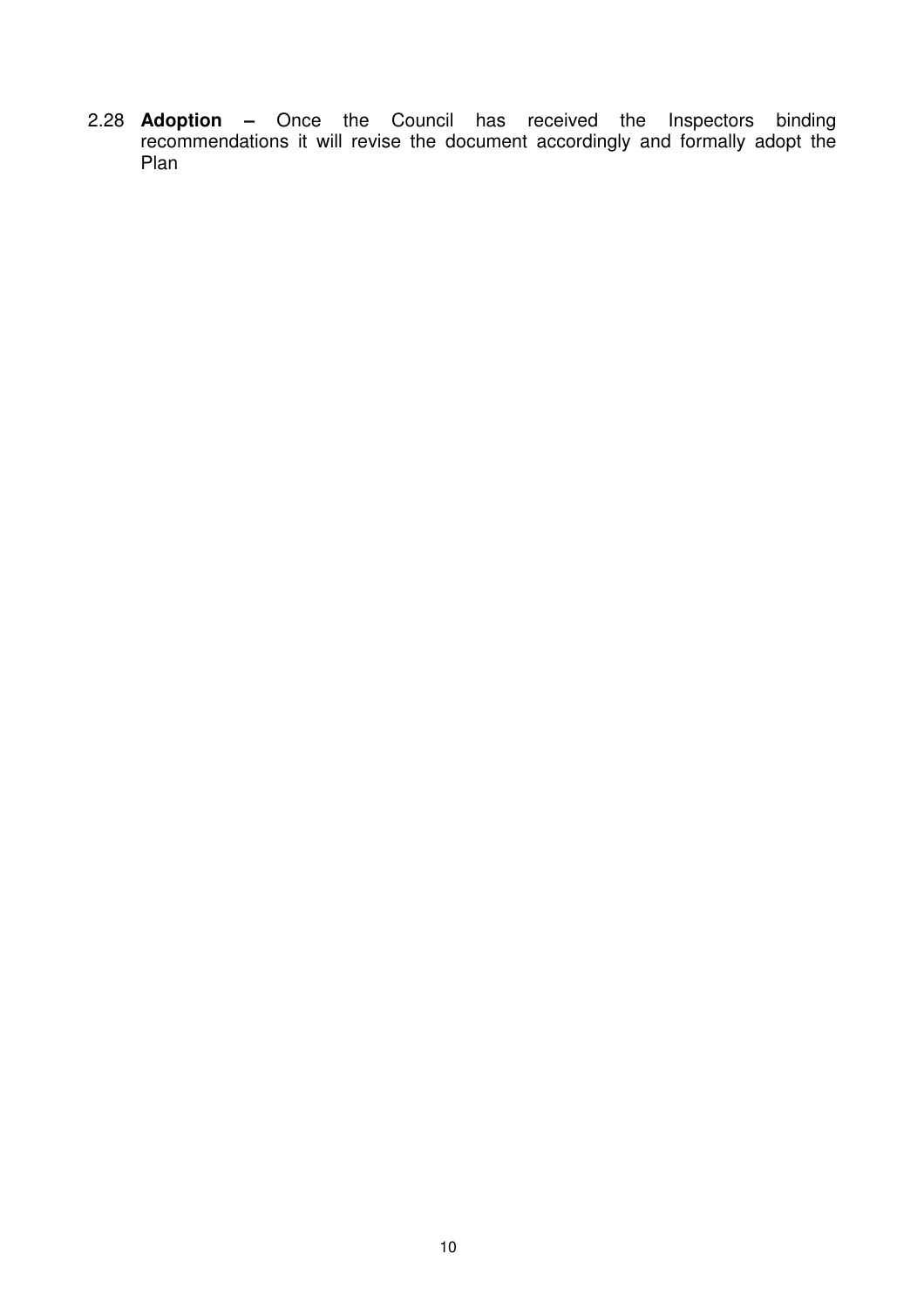# **Derbyshire Dales Local Plan**

#### **Overview**

| <b>Role &amp; Subject</b> | Sets out vision, objectives and spatial development strategy to 2033 within the context<br>of the Derbyshire Dales. It will help take forward the themes and priorities of the<br>Community Strategy providing its spatial dimension. It will include land allocations and<br>a suite of strategic and development control policies that will be utilised to deliver the<br>overall vision and spatial development strategy. |
|---------------------------|------------------------------------------------------------------------------------------------------------------------------------------------------------------------------------------------------------------------------------------------------------------------------------------------------------------------------------------------------------------------------------------------------------------------------|
| Coverage                  | Local Planning Authority Area.                                                                                                                                                                                                                                                                                                                                                                                               |
| <b>Status</b>             | Development Plan Document.                                                                                                                                                                                                                                                                                                                                                                                                   |
| Conformity                | NPPF/NPPG                                                                                                                                                                                                                                                                                                                                                                                                                    |

#### **Timetable**

| <b>Stage</b>                                                | <b>Dates</b>                |
|-------------------------------------------------------------|-----------------------------|
| <b>Commencement of Preparation Process</b>                  | 3rd October 2014            |
| <b>Consultation on Scope of Sustainability Appraisal</b>    | 6 <sup>th</sup> August 2015 |
| <b>Initial Strategy Consultation</b>                        | November 2015               |
| <b>Public Participation in Preferred Options/Draft Plan</b> | February/March 2016         |
| <b>Consultation of Pre-Submission Plan</b>                  | <b>July 2016</b>            |
| <b>Submission To SoS</b>                                    | September 2016              |
| <b>Pre Examination Meeting</b>                              | November 2016               |
| <b>Examination</b>                                          | December 2016               |
| <b>Receipt of Inspector's Report</b>                        | March 2017                  |
| <b>Adoption</b>                                             | May 2017                    |

# **Arrangements for Production**

| <b>Organisational Lead</b>                                         | Corporate Director & Policy Manager                                                                                                                                                                                                                                              |  |  |  |  |  |
|--------------------------------------------------------------------|----------------------------------------------------------------------------------------------------------------------------------------------------------------------------------------------------------------------------------------------------------------------------------|--|--|--|--|--|
| <b>Political Management</b>                                        | Local Plan Advisory Committee & Council.                                                                                                                                                                                                                                         |  |  |  |  |  |
| <b>Internal Resources</b>                                          | Derbyshire Dales Planning Policy Section                                                                                                                                                                                                                                         |  |  |  |  |  |
| <b>External Resources</b>                                          | Peak District Partnership: Derbyshire County Council: Appointed Consultants,<br>Local Enterprise Partnerships                                                                                                                                                                    |  |  |  |  |  |
| <b>Community &amp;</b><br><b>Stakeholder</b><br><b>Involvement</b> | In accordance with the Town and Country Planning (Local Development) (England)<br>Regulations 2004 as amended by the Town and Country Planning (Local Planning)<br>(England) (Amendment) Regulations 2012 and the strategy set out in the<br>Statement of Community Involvement. |  |  |  |  |  |

#### **Post Production**

**Monitoring and Review**  The Local Plan sets out a number of Key Performance Indicators that will be monitored on an annual basis through the Authorities Monitoring Report, and changes will be made to the Local Plan as necessary.

## **Development Plan Policies to be replaced**

**Derbyshire Dales Local Plan Adopted (2005)**  As set out in Appendix 1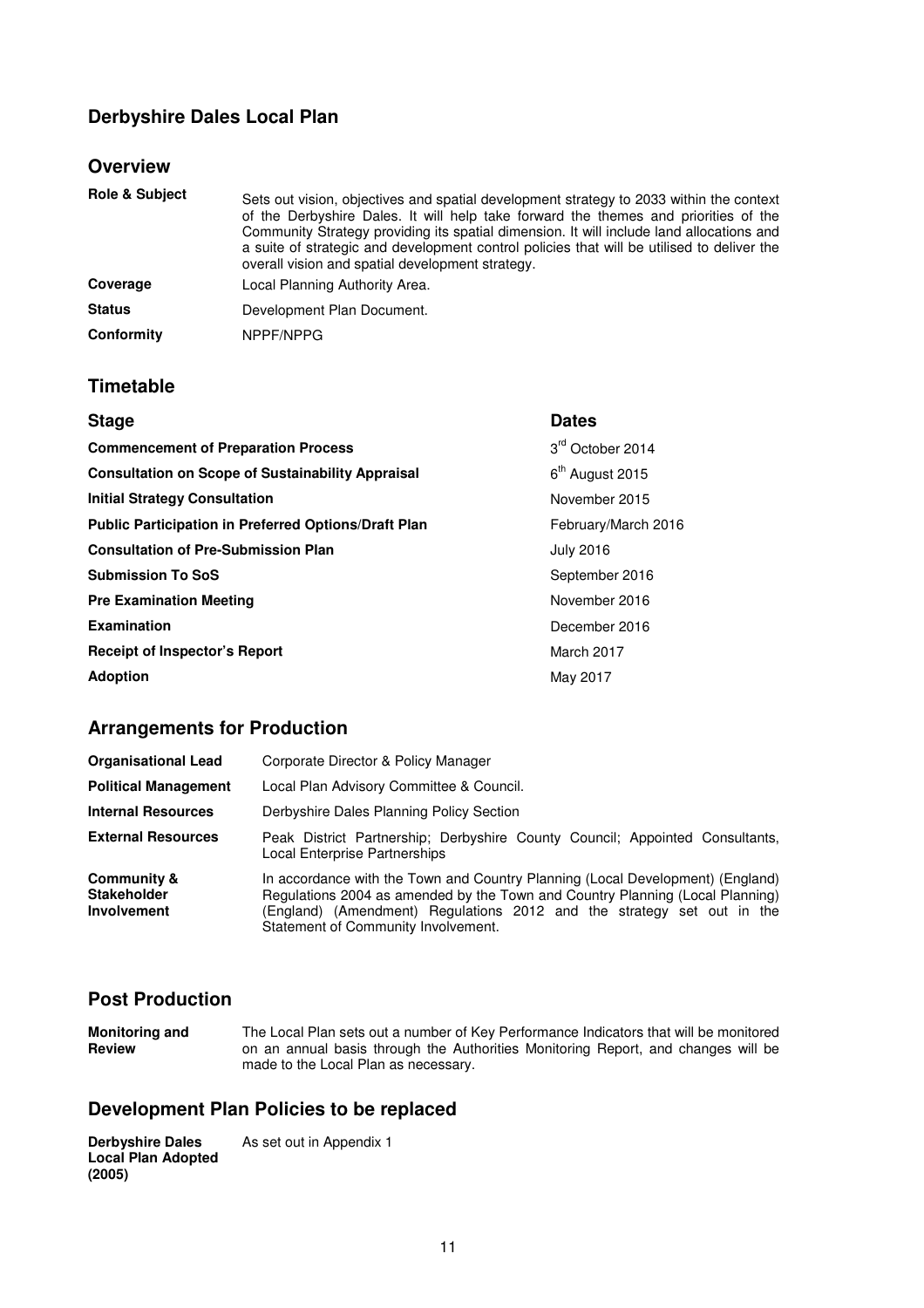# **3 Delivery and Implementation**

#### **Resources**

- 3.1 All work undertaken in connection with the preparation of the Derbyshire Dales Local Plan will be managed by the District Council's Policy Manager. Staff resources will be drawn mainly from the Planning Policy section. The Policy section consists of 4.4 full-time equivalent (FTE) posts, consisting of Policy Manager, Senior Planning Policy Officer, Planning Policy Officers, Graduate Planning Policy Officer and Administrative Assistant. A Programme Officer will be appointed from Council's Chief Executives Department to assist the Inspector through the examination of the Derbyshire Dales Local Plan. Other sections within the Council will be drawn upon for extra resources when required to provide support to the Planning Policy team, such as the Planning Services Department and Policy and Regeneration Department
- 3.2 Advice will be sought from Council Officers in other sections and departments including the Development Manager; Head of Housing Services; and Head of Regeneration and Policy and Corporate Director. Advice on traffic and transportation matters will be obtained from Derbyshire County Council. External advice will be sought on matters such as nature conservation from Natural England and the Derbyshire Wildlife Trust and Historic England on the historic environment for instance
- 3.3 The District Council's has sufficient budget to support the preparation of Local Plan, including the Examination in Public.

#### **Risk Assessment and Management**

Table 2 below identifies a range of potential risks, their impact and likelihood of occurrence, together with contingency and mitigation measures.

| <b>Risk</b>                                                                           | Likelihood    | <b>Impact</b> | Contingency                                                                                                                                                                                   | <b>Mitigation</b>                                                                                                                                                                              |
|---------------------------------------------------------------------------------------|---------------|---------------|-----------------------------------------------------------------------------------------------------------------------------------------------------------------------------------------------|------------------------------------------------------------------------------------------------------------------------------------------------------------------------------------------------|
| <b>Staff Recruitment</b><br>& Retention<br>A member of staff<br>leaves or is off sick | High          | High          | Spread knowledge of<br>the Local Plan and<br>issues amongst team<br>members, Manager<br>and Head of Service.                                                                                  | Possibly pull in extra<br>resources from the Policy<br>and Regeneration Team,<br>re-deploy staff<br>or in the case of loss of<br>staff, re-appoint as soon<br>as possible if budgets<br>permit |
| <b>New National</b><br>legislation                                                    | <b>Medium</b> | Medium        | The National Planning<br>Policy Framework,<br><b>National Planning</b><br><b>Practice Guidance</b><br>and the Localism Act<br>have reformed the<br>planning system.<br>Delays in the delivery | Review timescales and<br>where necessary extend<br>to some degree to<br>incorporate changes to<br>policy formulation work.                                                                     |
|                                                                                       |               |               | of plans may occur in<br>terms of compliance<br>with the NPPF as a                                                                                                                            |                                                                                                                                                                                                |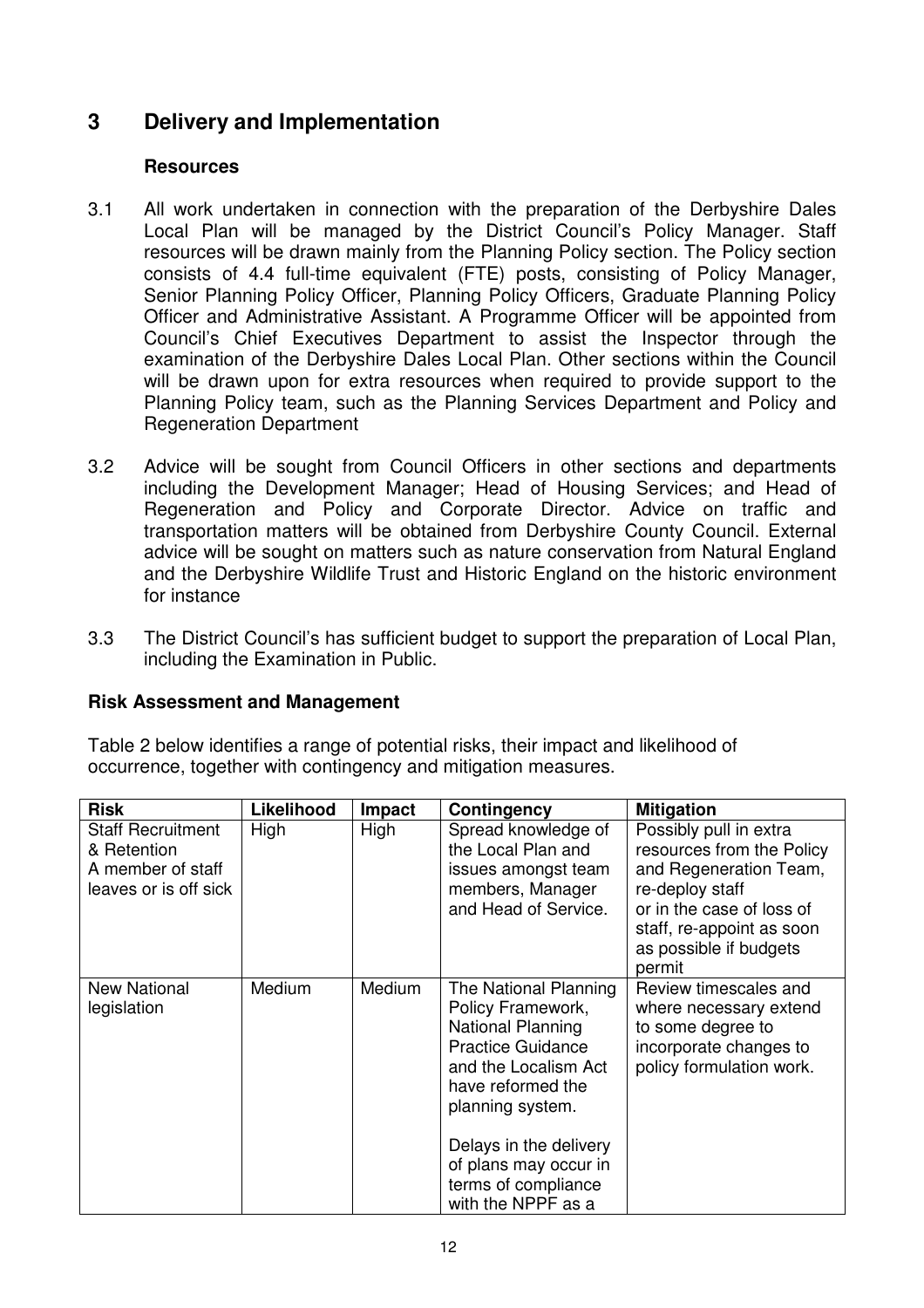| <b>Risk</b>                                           | Likelihood | Impact | <b>Contingency</b>                                                                                                                                                                                                                                                                                                                                    | <b>Mitigation</b>                                                                                                                                                                                                              |
|-------------------------------------------------------|------------|--------|-------------------------------------------------------------------------------------------------------------------------------------------------------------------------------------------------------------------------------------------------------------------------------------------------------------------------------------------------------|--------------------------------------------------------------------------------------------------------------------------------------------------------------------------------------------------------------------------------|
|                                                       |            |        | result of challenges<br>on local interpretation<br>and providing<br>sufficient justification<br>for decisions taken<br>Further changes to<br>regulations at later<br>stages may lead to<br>further modifications<br>to the Local Plan<br>being made prior to<br>Adoption.                                                                             | <b>Contact other Local</b><br>Authorities to gain better<br>understanding of the<br>implications of changes if<br>necessary                                                                                                    |
| Legal Challenge                                       | Medium     | Medium | Post adoption of a<br>Local Plan, there is a<br>six week challenge<br>period.                                                                                                                                                                                                                                                                         | To reduce the risk of<br>challenge, ensure that the<br>Local Plan is legally<br>compliant and is based<br>upon robust evidence                                                                                                 |
| Compliance<br>with<br>$Co-$<br>the Duty to<br>operate | High       | High   | Close working with<br>prescribed authorities<br>and Members to detect<br>issues early in the<br>process. Ensure all<br>discussions are<br>documented in writing<br>and formally agreed.                                                                                                                                                               | Continuing discussions<br>with neighbouring<br>authorities                                                                                                                                                                     |
| Local Plan not<br>being found sound                   | Medium     | Medium | <b>Seek</b><br>advice<br>from<br>PINS at key stages.<br>Develop<br>a<br>sound<br>evidence<br>base<br>and<br>ensure that all policy<br>decisions<br>can<br>be<br>thoroughly justified.                                                                                                                                                                 | Develop a sound and<br>robust evidence base and<br>ensure there are no gaps<br>in the evidence to support<br>the Local Plan. Ensure all<br>evidence is regularly<br>updated to reflect the<br>latest information<br>available. |
| Programme<br>Slippage                                 | Medium     | High   | The Council is in a<br>vulnerable situation in<br>terms of housing<br>growth. Current Local<br>Plan policies are out<br>of date and ensuring a<br>new target is<br>approved for housing<br>growth is essential to<br>control the scale of<br>future development.<br>Ensure that<br>timescales are<br>achievable and offer a<br>degree of flexibility. | Ensure sufficient resources<br>are available to complete<br>all the required work and<br>future stages of the Local<br>Plan process are<br>achievable.                                                                         |
| Provision of<br>Infrastructure                        | Medium     | Medium | Discussions with<br>infrastructure providers                                                                                                                                                                                                                                                                                                          | Continuing engagement<br>with infrastructure providers                                                                                                                                                                         |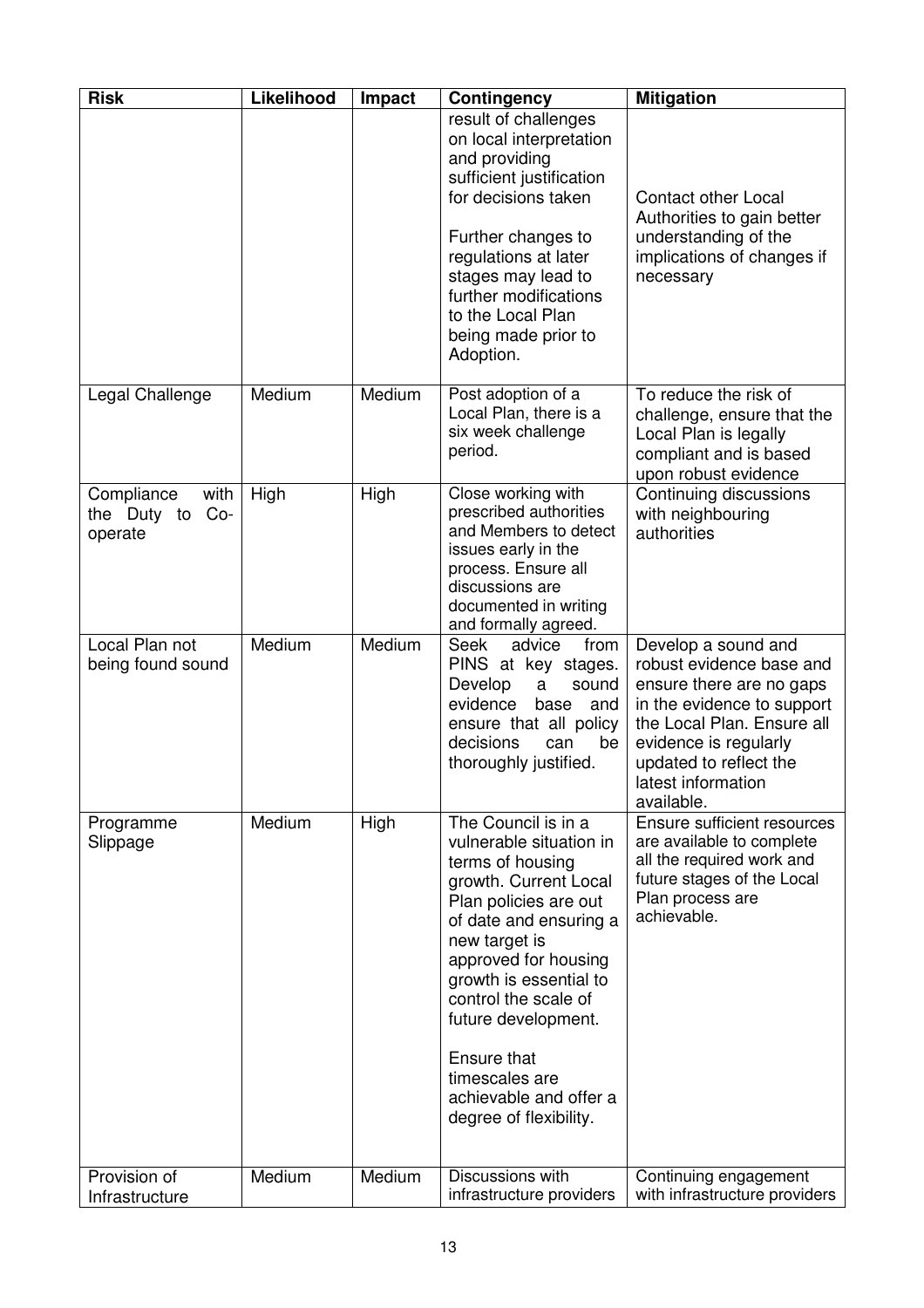| <b>Risk</b>                                                                                   | Likelihood | Impact | <b>Contingency</b>                                                                                                                                                                                                                                                          | <b>Mitigation</b>                                                                                                                                                                                                                                        |
|-----------------------------------------------------------------------------------------------|------------|--------|-----------------------------------------------------------------------------------------------------------------------------------------------------------------------------------------------------------------------------------------------------------------------------|----------------------------------------------------------------------------------------------------------------------------------------------------------------------------------------------------------------------------------------------------------|
|                                                                                               |            |        | to focus on the<br>preparation of the<br><b>Infrastructure Delivery</b><br>Plan (IDP) including<br>various workshops and<br>meetings.<br>Ensure emerging and<br>updated regulations<br>relating to CIL are<br>taken into account and<br>addressed through<br>policy and IDP | and development of the<br>IDP will ensure timely<br>consideration prior to<br>submission of Local Plan to<br>the Secretary of State                                                                                                                      |
| <b>Inspectors Report</b><br>includes<br>recommendations<br>the Council find<br>hard to accept | Medium     | Medium | The Council will need<br>to consider all<br>recommendations if it<br>wishes to have an up<br>to date development<br>plan in place as<br>required by the NPPF.                                                                                                               | Keep Council Members up<br>to date on issues arising<br>and likely<br>recommendations, and<br>allow for delegation<br>arrangements were<br>necessary to deal with<br>difficult issues.                                                                   |
| Unforeseen<br>additional work                                                                 | Medium     | Medium | Timetabled work<br>programmes and top<br>priorities clearly set<br>out, overall<br>programme<br>management of all<br>areas of work is<br>essential to delivering<br>targets and deadlines                                                                                   | Ensure that a degree of<br>flexibility is added into<br>current work programmes<br>to accommodate<br>unforeseen work. Draw on<br>additional resources<br>within the Policy and<br><b>Regeneration Department</b><br>where required to meet<br>deadlines. |
| <b>Financial Risk</b>                                                                         | Low        | High   | The cost of preparing<br>the Derbyshire Dales<br>Local Plan is<br>contained within the<br>Council's budget.                                                                                                                                                                 | Ensure that budgets are<br>managed and updated.<br>Ensure efficient working<br>practices. A specific<br>budget exists to cover the<br>costs of the EIP.                                                                                                  |

**Table 2: Derbyshire Dales Local Plan Risks, Contingencies and Mitigation Measures**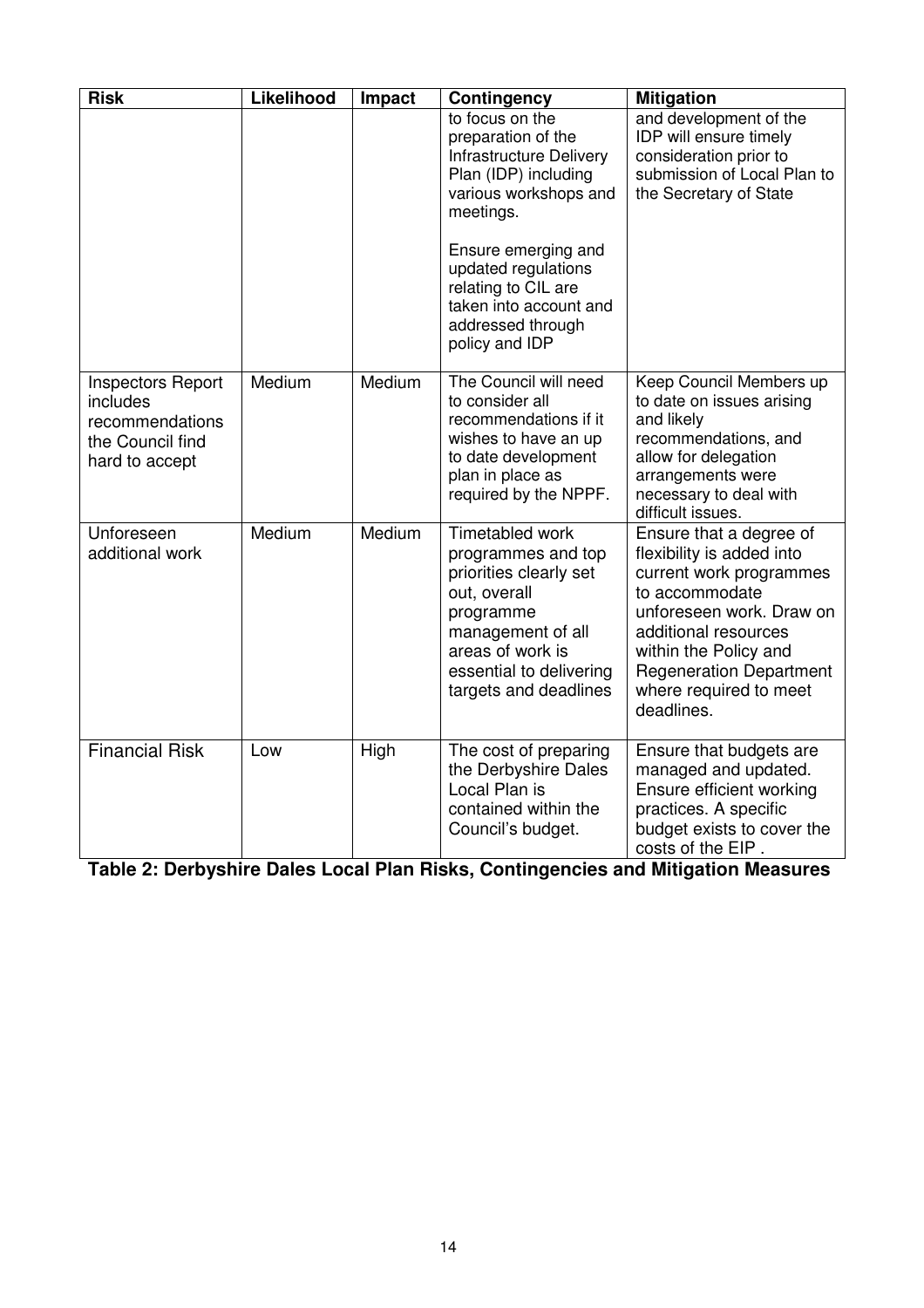#### **Monitoring and Review**

- 3.4 The Council is required to prepare an Authority Monitoring Report (AMR) annually. The AMR monitors the progress of the LDS on an annual basis, reporting in December each year. The latest AMR covers the period March 2012 to April 2013 and was published in March 2014 and is available to view on the Council's website.
- 3.5 The AMR will monitor the delivery of policies in the Local Plan when they have been adopted as well as referring to the Council's five year housing land supply; neighbourhood plans; Infrastructure Delivery; projects and programmes in relation to the Duty to Co-operate and targets and indicators have been identified for the policies within Local Plan.

## **Evidence Base**

- 3.6 The preparation of the revised Derbyshire Dales Local Plan needs to be supported by a robust evidence base, following the withdrawal of the Derbyshire Dales Local Plan Pre Submission Draft from examination work to refresh the evidence base has been ongoing, the Council's extensive library of evidence base documents can be viewed in full on its website.
- 3.7 Mechanisms will be put in place within the District Council's Planning Policy Team and in association with other local planning authorities and key stakeholders to ensure that the evidence base is reviewed on a regular basis and kept up to date over the period of this Local Development Scheme.

# **Schedule of Derbyshire Dales Local Plan (Adopted 2005) Policies**

| <b>Policy</b>   | <b>Title</b>                             | <b>Retained</b><br><b>Post 2008</b> | <b>Replaced by</b><br><b>DPD</b> |
|-----------------|------------------------------------------|-------------------------------------|----------------------------------|
| SF <sub>1</sub> | Development Within Settlement            |                                     | <b>Local Plan</b>                |
|                 | <b>Frameworks Boundaries</b>             |                                     |                                  |
| SF <sub>2</sub> | Protection of Important Open Spaces      | ✓                                   | <b>Local Plan</b>                |
| SF <sub>3</sub> | Development Conspicuous From The         |                                     | <b>Local Plan</b>                |
|                 | <b>Peak National Park</b>                |                                     |                                  |
| SF <sub>4</sub> | Development In The Countryside           | $\checkmark$                        | <b>Local Plan</b>                |
| SF <sub>5</sub> | Design And Appearance of Development     |                                     | <b>Local Plan</b>                |
| SF <sub>6</sub> | Protection Of The Best Agricultural Land |                                     | <b>Local Plan</b>                |
| SF <sub>7</sub> | <b>Waste Management And Recycling</b>    |                                     | <b>Local Plan</b>                |
| SF <sub>8</sub> | Catering For The Needs Of People With    | ✓                                   | <b>Local Plan</b>                |
|                 | Disabilities In Development And          |                                     |                                  |
|                 | Redevelopment                            |                                     |                                  |
| H1              | New Housing Development Within           |                                     | <b>Local Plan</b>                |
|                 | <b>Settlement Framework Boundaries</b>   |                                     |                                  |
| H <sub>2</sub>  | <b>Extensions to Dwellings</b>           |                                     | <b>Local Plan</b>                |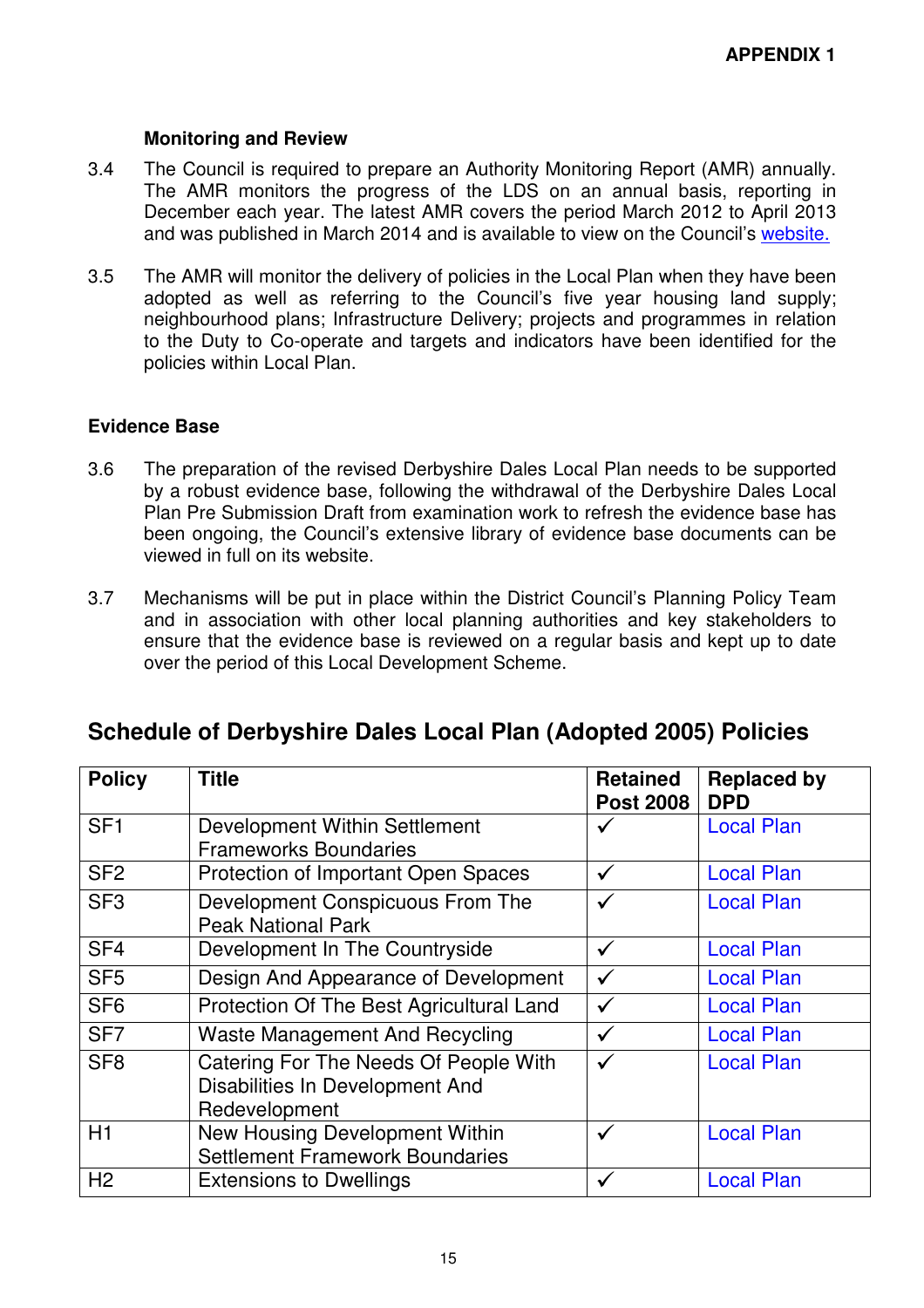| <b>Policy</b>    | <b>Title</b>                                                                                                                     | <b>Retained</b><br><b>Post 2008</b> | <b>Replaced by</b><br><b>DPD</b> |
|------------------|----------------------------------------------------------------------------------------------------------------------------------|-------------------------------------|----------------------------------|
| H <sub>3</sub>   | <b>Dependent Persons Units</b>                                                                                                   | $\checkmark$                        | <b>Local Plan</b>                |
| H <sub>4</sub>   | <b>Housing Development Outside Settlement</b><br><b>Framework Boundaries</b>                                                     | $\checkmark$                        | <b>Local Plan</b>                |
| H <sub>5</sub>   | <b>Conversion And Re-Use Of Buildings To</b><br><b>Provide Residential Accommodation</b><br><b>Outside Settlement Frameworks</b> | $\checkmark$                        | <b>Local Plan</b>                |
| H <sub>6</sub>   | Replacement Dwellings In The<br>Countryside                                                                                      | $\checkmark$                        | <b>Local Plan</b>                |
| $HZ^*$           | New Dwellings For Agricultural Or<br><b>Forestry Workers Or Rural Based</b><br><b>Enterprises In The Countryside</b>             | $\overline{\mathsf{X}}$             | <b>Local Plan</b>                |
| H <sub>8</sub>   | <b>Extending Domestic Curtilages Into The</b><br>Countryside                                                                     | $\checkmark$                        | <b>Local Plan</b>                |
| H9               | Design And Appearance Of New Housing                                                                                             | $\checkmark$                        | <b>Local Plan</b>                |
| H <sub>10</sub>  | Affordable Housing Within The Settlement<br><b>Framework Of Market Towns</b>                                                     | $\checkmark$                        | <b>Local Plan</b>                |
| H <sub>11</sub>  | Affordable Housing Within The Settlement<br><b>Frameworks Of Other Settlements</b>                                               | $\checkmark$                        | <b>Local Plan</b>                |
| H <sub>12</sub>  | <b>Alternative Provision For Affordable</b><br><b>Housing Outside Settlement Frameworks</b>                                      | $\checkmark$                        | <b>Local Plan</b>                |
| H <sub>13</sub>  | Affordable Housing Exceptional Sites In<br><b>Rural Areas</b>                                                                    | $\checkmark$                        | <b>Local Plan</b>                |
| H14              | Housing To Meet The Needs Of The<br><b>Elderly And People With Disabilities</b>                                                  | $\checkmark$                        | <b>Local Plan</b>                |
| H <sub>15</sub>  | <b>Accommodation For Gypsies</b>                                                                                                 | $\checkmark$                        | <b>Local Plan</b>                |
| EDT <sub>1</sub> | <b>Land For General Industrial And Business</b><br>Development                                                                   | $\checkmark$                        | <b>Local Plan</b>                |
| EDT <sub>2</sub> | <b>Existing Strategic Employment Land And</b><br><b>Business Premises</b>                                                        | $\checkmark$                        | <b>Local Plan</b>                |
| EDT <sub>3</sub> | Redevelopment Of Land At Clifton Road<br>Ashbourne                                                                               | $\checkmark$                        | <b>Local Plan</b>                |
| EDT4             | <b>Other Existing Employment Land And</b><br><b>Business Premises</b>                                                            | $\checkmark$                        | <b>Local Plan</b>                |
| EDT <sub>5</sub> | <b>Industrial And Business Development</b><br><b>Within Settlement Framework</b>                                                 | $\checkmark$                        | <b>Local Plan</b>                |
| EDT <sub>6</sub> | Conversion And Re-Use Of Buildings For<br><b>Industrial And Business Development</b><br><b>Within Settlement Frameworks</b>      | $\checkmark$                        | <b>Local Plan</b>                |
| EDT7             | <b>Extension And Expansion Of Existing</b><br><b>Industrial And Premises</b>                                                     | $\checkmark$                        | <b>Local Plan</b>                |
| EDT8             | Design And Appearance Of New Industrial<br><b>And Business Premises</b>                                                          | $\checkmark$                        | <b>Local Plan</b>                |
| EDT <sub>9</sub> | Provision For People With Disabilities In                                                                                        | $\checkmark$                        | <b>Local Plan</b>                |

 $^{*}$  Policies in the table that are crossed out are not saved beyond 20<sup>th</sup> November 2008

 $\overline{a}$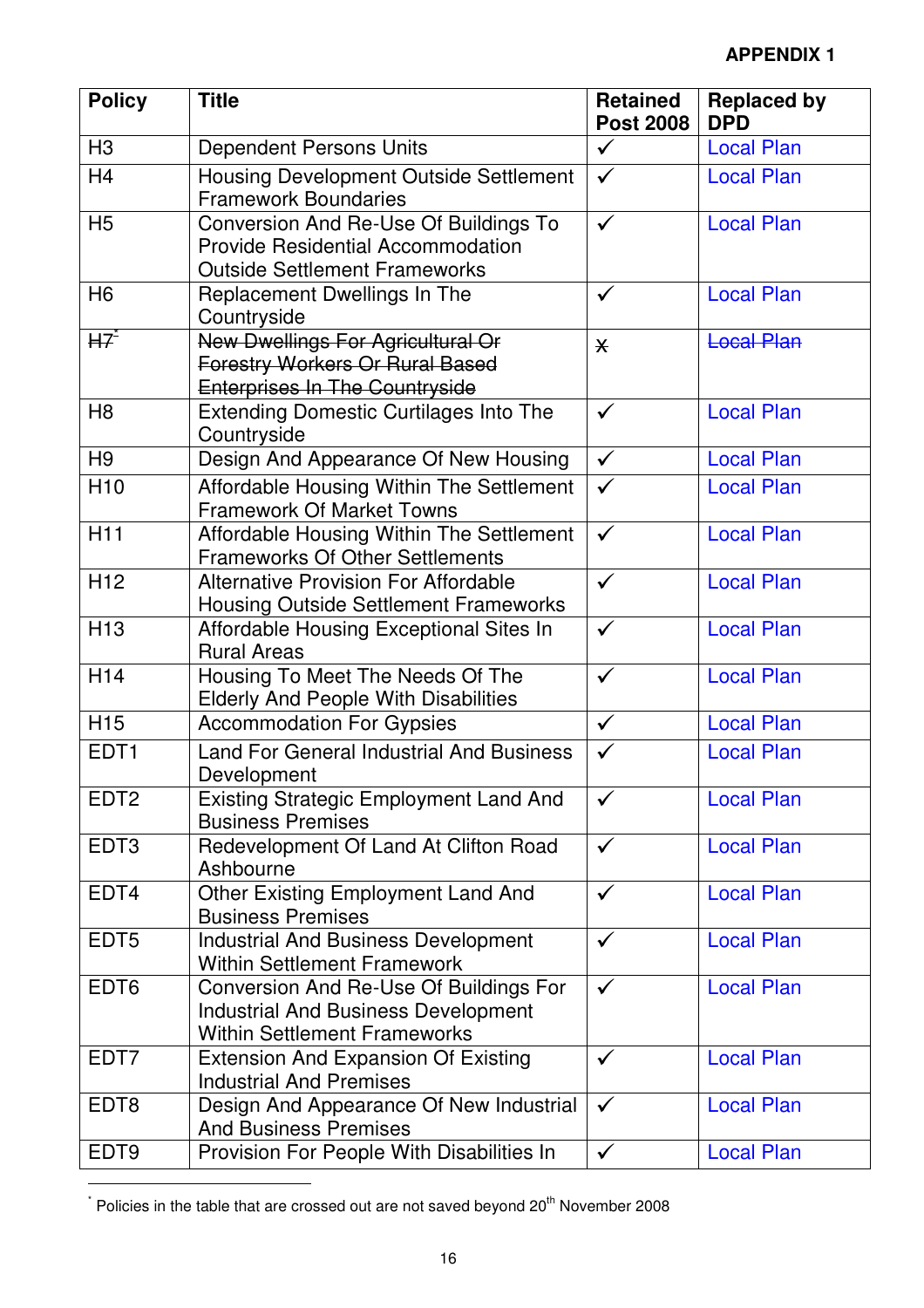| <b>Policy</b>      | <b>Title</b>                                                                                                     | <b>Retained</b><br><b>Post 2008</b> | <b>Replaced by</b><br><b>DPD</b> |
|--------------------|------------------------------------------------------------------------------------------------------------------|-------------------------------------|----------------------------------|
|                    | <b>Schemes For Employment Purposes</b>                                                                           |                                     |                                  |
| EDT <sub>10</sub>  | <b>Industrial Development Involving</b><br><b>Hazardous Or Pollutant Substances</b>                              | $\checkmark$                        | <b>Local Plan</b>                |
| EDT11              | Retail Uses Within Employment Areas                                                                              | $\checkmark$                        | <b>Local Plan</b>                |
| <b>EDT12</b>       | <b>Haulage Operations</b>                                                                                        | $\checkmark$                        | <b>Local Plan</b>                |
| EDT13              | Buildings Associated With Agriculture,<br>Forestry Or Other Rural Based Enterprise                               | $\checkmark$                        | <b>Local Plan</b>                |
| EDT14              | <b>Farm Diversification</b>                                                                                      | $\checkmark$                        | <b>Local Plan</b>                |
| <b>EDT15</b>       | <b>New Build Industrial And Business</b><br>Development Outside Of Settlement<br><b>Frameworks</b>               | $\checkmark$                        | <b>Local Plan</b>                |
| EDT <sub>16</sub>  | Re-Use Of Rural Building For Industrial<br><b>And Business Use</b>                                               | $\checkmark$                        | <b>Local Plan</b>                |
| EDT17              | <b>Tourist Attractions</b>                                                                                       | $\checkmark$                        | <b>Local Plan</b>                |
| EDT <sub>18</sub>  | <b>Tourist Accommodation Within The</b><br>Settlement Frameworks Of Market Towns<br><b>And Other Settlements</b> | $\checkmark$                        | <b>Local Plan</b>                |
| EDT <sub>19</sub>  | <b>Tourist Accommodation Outside Defined</b><br><b>Settlement Frameworks</b>                                     | $\checkmark$                        | <b>Local Plan</b>                |
| $EDT20*$           | Holiday Chalets, Caravan And Camp Site<br><b>Developments</b>                                                    | $\overline{\mathsf{X}}$             | <b>Local Plan</b>                |
| NBE <sup>*</sup> 1 | Sites Of International Importance For<br><b>Nature Conservation</b>                                              | $\checkmark$                        | <b>Local Plan</b>                |
| $NB$ $E2$          | Sites Of National Importance For Nature<br>Conservation                                                          | $\checkmark$                        | <b>Local Plan</b>                |
| NBE3               | Other Sites Of Importance For Nature<br>Conservation                                                             | $\checkmark$                        | <b>Local Plan</b>                |
| NBE4               | Protecting Features Or Areas Of<br>Importance To Wild Flora And Fauna                                            | $\checkmark$                        | <b>Local Plan</b>                |
| NBE <sub>5</sub>   | <b>Development Affecting Species Protected</b><br>by Law Or Are Nationally Rare                                  | $\checkmark$                        | <b>Local Plan</b>                |
| NBE <sub>6</sub>   | <b>Trees And Woodlands</b>                                                                                       | $\checkmark$                        | <b>Local Plan</b>                |
| NBE7               | Features Important In The Landscape                                                                              | $\checkmark$                        | <b>Local Plan</b>                |
| NBE8               | Landscape Character                                                                                              | $\checkmark$                        | <b>Local Plan</b>                |
| NBE <sub>9</sub>   | Protecting The Important Open Spaces<br>Alongside The A6 Through Darley Dale                                     | $\checkmark$                        | <b>Local Plan</b>                |

 $^*$  Policies in the table that are crossed out are not saved beyond 20<sup>th</sup> November 2008

 $\overline{\phantom{a}}$ 

 $\overline{a}$ 

 $^{*}$  Policies in the table that are crossed out are not saved beyond 20<sup>th</sup> November 2008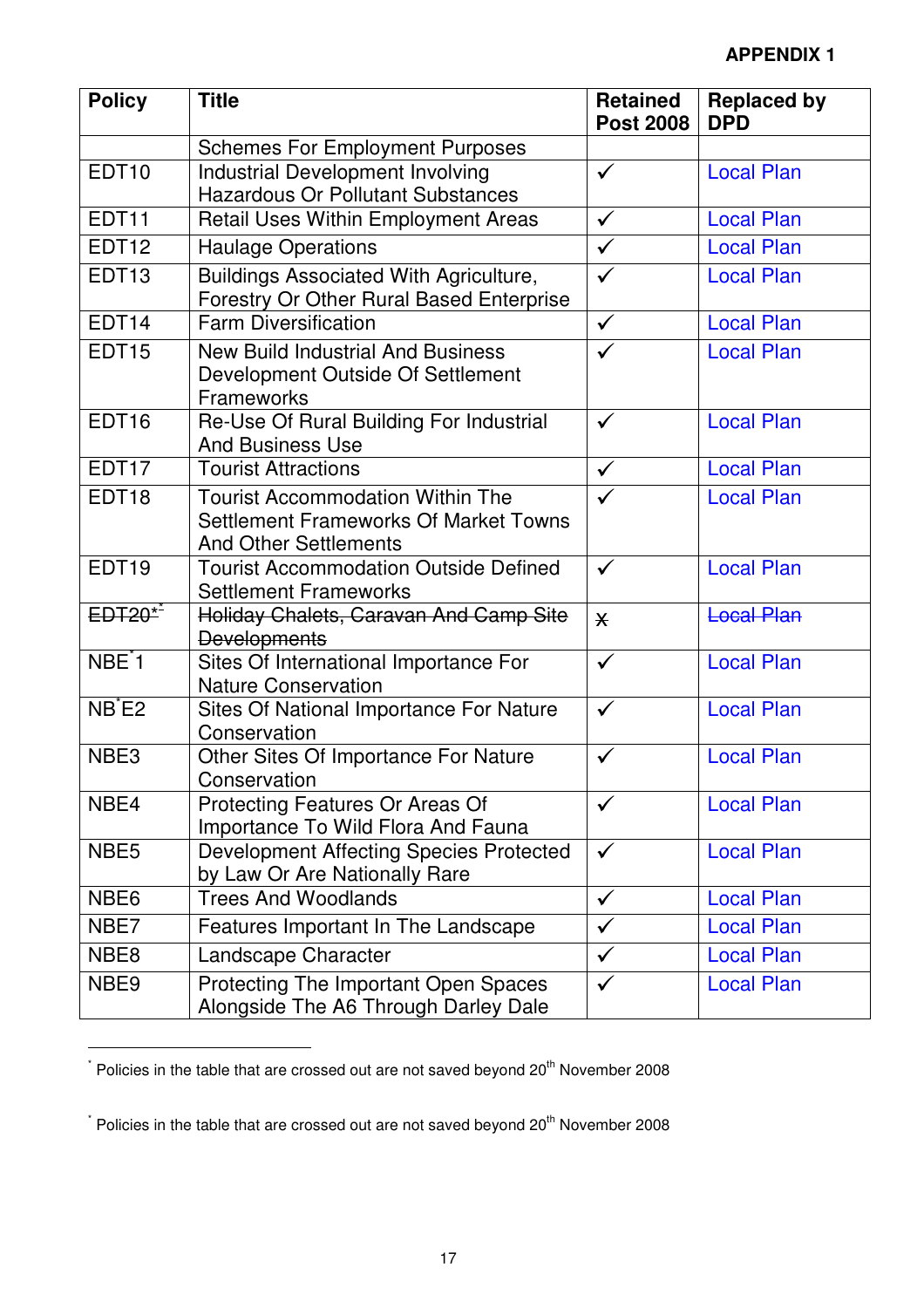| <b>Policy</b>     | <b>Title</b>                                                           | <b>Retained</b><br><b>Post 2008</b> | <b>Replaced by</b><br><b>DPD</b> |
|-------------------|------------------------------------------------------------------------|-------------------------------------|----------------------------------|
| <b>NBE10*</b>     | Flood Risk And Surface Water Discharge                                 | $\mathsf{X}$                        | <b>Local Plan</b>                |
| <b>NBE11*</b>     | <b>Water Quality Protection</b>                                        | $\overline{\mathsf{X}}$             | <b>Local Plan</b>                |
| NBE <sub>12</sub> | <b>Foul Sewage</b>                                                     | $\checkmark$                        | <b>Local Plan</b>                |
| <b>NBE13*</b>     | Development On Or Adjacent to<br><b>Contaminated And Unstable Land</b> | $\mathsf{X}$                        | <b>Local Plan</b>                |
| <b>NBE14*</b>     | <b>Light And Noise Pollution</b>                                       | $\boldsymbol{\times}$               | <b>Local Plan</b>                |
| <b>NBE15*</b>     | <b>Air Quality</b>                                                     | $\boldsymbol{\mathsf{X}}$           | <b>Local Plan</b>                |
| <b>NBE16</b>      | Development Affecting A Listed Building                                | $\checkmark$                        | <b>Local Plan</b>                |
| NBE <sub>17</sub> | Alterations And Extensions To A Listed<br><b>Building</b>              | $\checkmark$                        | <b>Local Plan</b>                |
| NBE <sub>18</sub> | Conversion And Changes Of Use Of A<br><b>Listed Building</b>           | $\checkmark$                        | <b>Local Plan</b>                |
| NBE <sub>19</sub> | Demolition Of Listed Building                                          | $\checkmark$                        | <b>Local Plan</b>                |
| <b>NBE20</b>      | <b>Enabling Development</b>                                            | $\checkmark$                        | <b>Local Plan</b>                |
| <b>NBE21</b>      | Development Affecting A Conservation<br>Area                           | $\checkmark$                        | <b>Local Plan</b>                |
| <b>NBE22</b>      | <b>Shopfronts In Conservation Areas</b>                                | $\checkmark$                        | <b>Local Plan</b>                |
| NBE <sub>23</sub> | <b>Conservation Of Historic Parks And</b><br>Gardens                   | $\checkmark$                        | <b>Local Plan</b>                |
| NBE <sub>24</sub> | <b>Archaeological Sites And Heritage</b><br>Features                   | $\checkmark$                        | <b>Local Plan</b>                |
| <b>NBE25</b>      | Derwent Valley Mills World Heritage Site                               | $\checkmark$                        | <b>Local Plan</b>                |
| <b>NBE26</b>      | Landscape Design In Association With<br>New Development                | $\checkmark$                        | <b>Local Plan</b>                |
| NBE <sub>27</sub> | <b>Crime Prevention</b>                                                | $\checkmark$                        | <b>Local Plan</b>                |
| <b>NBE28*</b>     | Percent For Art                                                        | X                                   | <b>Local Plan</b>                |
| S <sub>1</sub>    | Retail Development In Town Centres                                     | $\checkmark$                        | <b>Local Plan</b>                |
| S <sub>2</sub>    | Retail Development In Edge Of Centre<br>Locations                      | $\mathsf{X}$                        | <b>Local Plan</b>                |
| <b>S3</b>         | Retail Development In Out Of Centre<br>Locations                       | $\mathsf{X}$                        | <b>Local Plan</b>                |
| S <sub>4</sub>    | Non Retail uses in Primary Shopping<br>Frontages                       | $\checkmark$                        | <b>Local Plan</b>                |
| S <sub>5</sub>    | <b>Amusement Centres</b>                                               | $\checkmark$                        | <b>Local Plan</b>                |
| S <sub>6</sub>    | The Design And Appearance Of Shops<br><b>And Commercial Premises</b>   | $\checkmark$                        | <b>Local Plan</b>                |
| S7                | <b>Shopfront Security</b>                                              | $\checkmark$                        | <b>Local Plan</b>                |
| S <sub>8</sub>    | Development To Realise the Potential Of<br>The River Derwent           | $\checkmark$                        | <b>Local Plan</b>                |
| $S9*$             | Development Of A Supermarket, Matlock                                  | $\mathsf{X}$                        | <b>Local Plan</b>                |
| S <sub>10</sub>   | Development In Local Shopping Centres                                  | $\checkmark$                        | <b>Local Plan</b>                |
| S <sub>11</sub>   | <b>Individual And Village Shops</b>                                    | $\checkmark$                        | <b>Local Plan</b>                |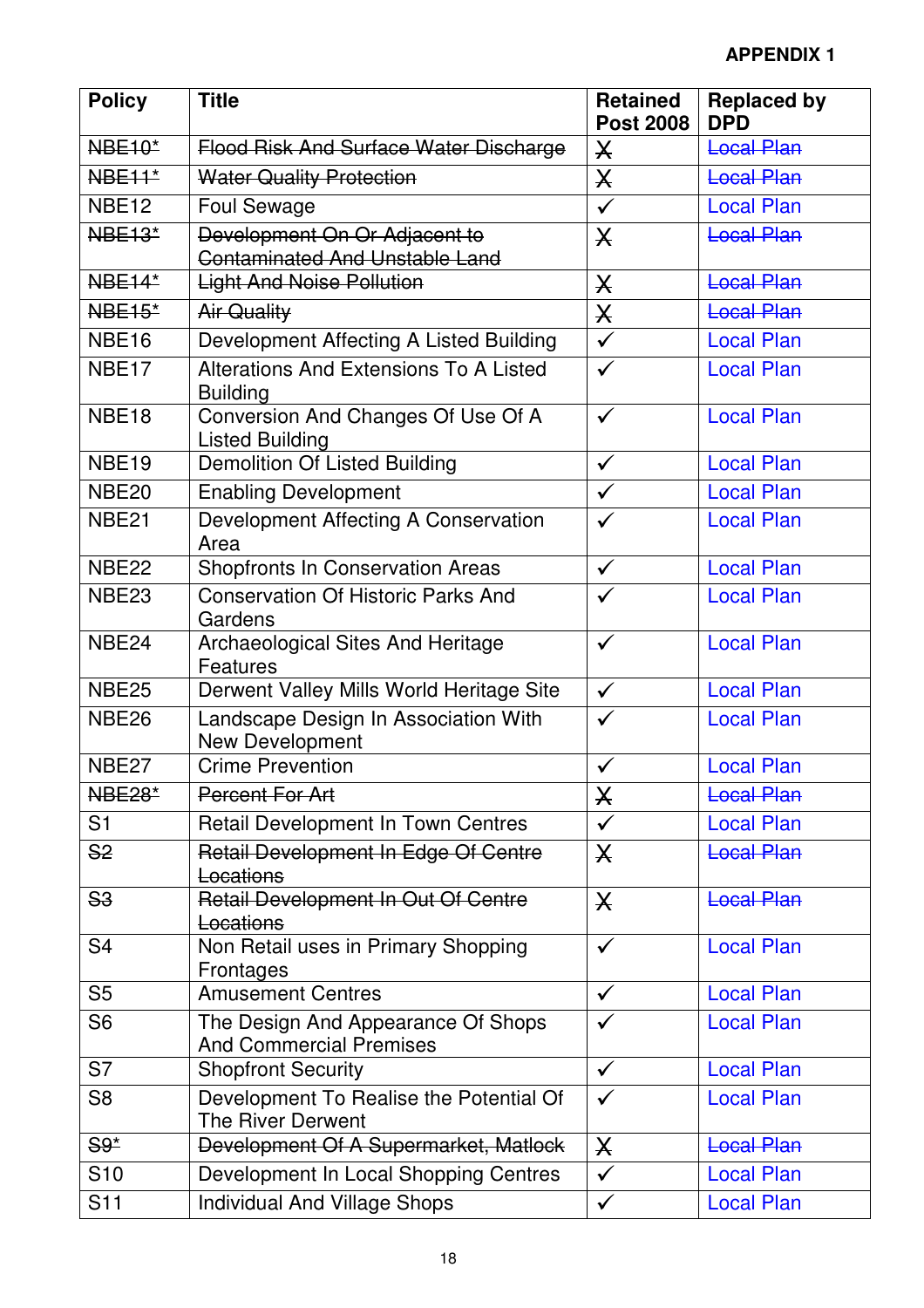| <b>Policy</b>    | <b>Title</b>                                                                                | <b>Retained</b><br><b>Post 2008</b> | <b>Replaced by</b><br><b>DPD</b> |
|------------------|---------------------------------------------------------------------------------------------|-------------------------------------|----------------------------------|
| S <sub>12</sub>  | <b>Important Local Services And Facilities</b>                                              | $\checkmark$                        | <b>Local Plan</b>                |
| TR <sub>1</sub>  | Access Requirements And The Impact Of<br><b>New Development</b>                             | $\checkmark$                        | <b>Local Plan</b>                |
| TR <sub>2</sub>  | <b>Travel Plans</b>                                                                         | $\checkmark$                        | <b>Local Plan</b>                |
| TR <sub>3</sub>  | <b>Provision For Public Transport</b>                                                       | $\checkmark$                        | <b>Local Plan</b>                |
| TR4              | Safeguarding The Reinstatement Of<br><b>Railway Lines</b>                                   | ✓                                   | <b>Local Plan</b>                |
| TR <sub>5</sub>  | <b>Strategic Rail Freight Site</b>                                                          | $\checkmark$                        | <b>Local Plan</b>                |
| <b>TR6*</b>      | <b>Pedestrian Provision</b>                                                                 | $\boldsymbol{\mathsf{X}}$           | <b>Local Plan</b>                |
| <b>TR7</b>       | <b>Cycling Provision</b>                                                                    | X                                   | <b>Local Plan</b>                |
| TR8              | <b>Parking Requirements For New</b><br>Development                                          | $\checkmark$                        | <b>Local Plan</b>                |
| TR9              | <b>Public Coach Park</b>                                                                    | $\checkmark$                        | <b>Local Plan</b>                |
| <b>TR10</b>      | Safeguarding Haulage Depot, Longcliffe                                                      | $\checkmark$                        | <b>Local Plan</b>                |
| <b>TR11*</b>     | Safeguarding The Route Of The A6 Link<br>Road, Matlock                                      | $\mathsf{X}$                        | <b>Local Plan</b>                |
| CS <sub>1</sub>  | <b>Sites Required For Community Facilities</b>                                              | $\checkmark$                        | <b>Local Plan</b>                |
| CS <sub>2</sub>  | Development Of Land At the Meadows/Off<br>St. John's Street, Wirksworth                     | $\checkmark$                        | <b>Local Plan</b>                |
| CS <sub>3</sub>  | <b>Provision Of New Community Facilities</b><br><b>And Services</b>                         | $\checkmark$                        | <b>Local Plan</b>                |
| <b>CS4*</b>      | Magistrates Court Facilities, Matlock                                                       | X                                   | <b>Local Plan</b>                |
| CS <sub>5</sub>  | Renewable Energy Installations                                                              | $\checkmark$                        | <b>Local Plan</b>                |
| CS <sub>6</sub>  | <b>Wind Turbine Generator Development</b>                                                   | $\checkmark$                        | <b>Local Plan</b>                |
| GS7 <sup>*</sup> | Telecommunication Infrastructure                                                            | $\mathsf{X}% _{T}$                  | <b>Local Plan</b>                |
| CS <sub>8</sub>  | <b>Provision Of Community Infrastructure</b>                                                | $\checkmark$                        | <b>Local Plan</b>                |
| CS <sub>9</sub>  | <b>Utility Services &amp; Infrastructure</b>                                                | $\checkmark$                        | <b>Local Plan</b>                |
| L1               | <b>New Leisure Centre, Matlock</b>                                                          | $\checkmark$                        | <b>Local Plan</b>                |
| L2               | <b>New Sport And Recreation Facilities</b>                                                  | $\checkmark$                        | <b>Local Plan</b>                |
| L <sub>3</sub>   | Safeguarding Recreational Sites And<br><b>Facilities</b>                                    | $\checkmark$                        | <b>Local Plan</b>                |
| L4               | <b>Land For Sport And Recreation</b>                                                        | $\checkmark$                        | <b>Local Plan</b>                |
| L5               | Safeguarding The Tourism/Leisure<br>Potential Of Stancliffe Quarry and Ball Eye<br>Quarries | $\checkmark$                        | <b>Local Plan</b>                |
| L <sub>6</sub>   | Outdoor Playing And Play Space In New                                                       | $\checkmark$                        | <b>Local Plan</b>                |

 $^{*}$  Policies in the table that are crossed out are not saved beyond 20<sup>th</sup> November 2008

l

 $^*$  Policies in the table that are crossed out are not saved beyond 20<sup>th</sup> November 2008